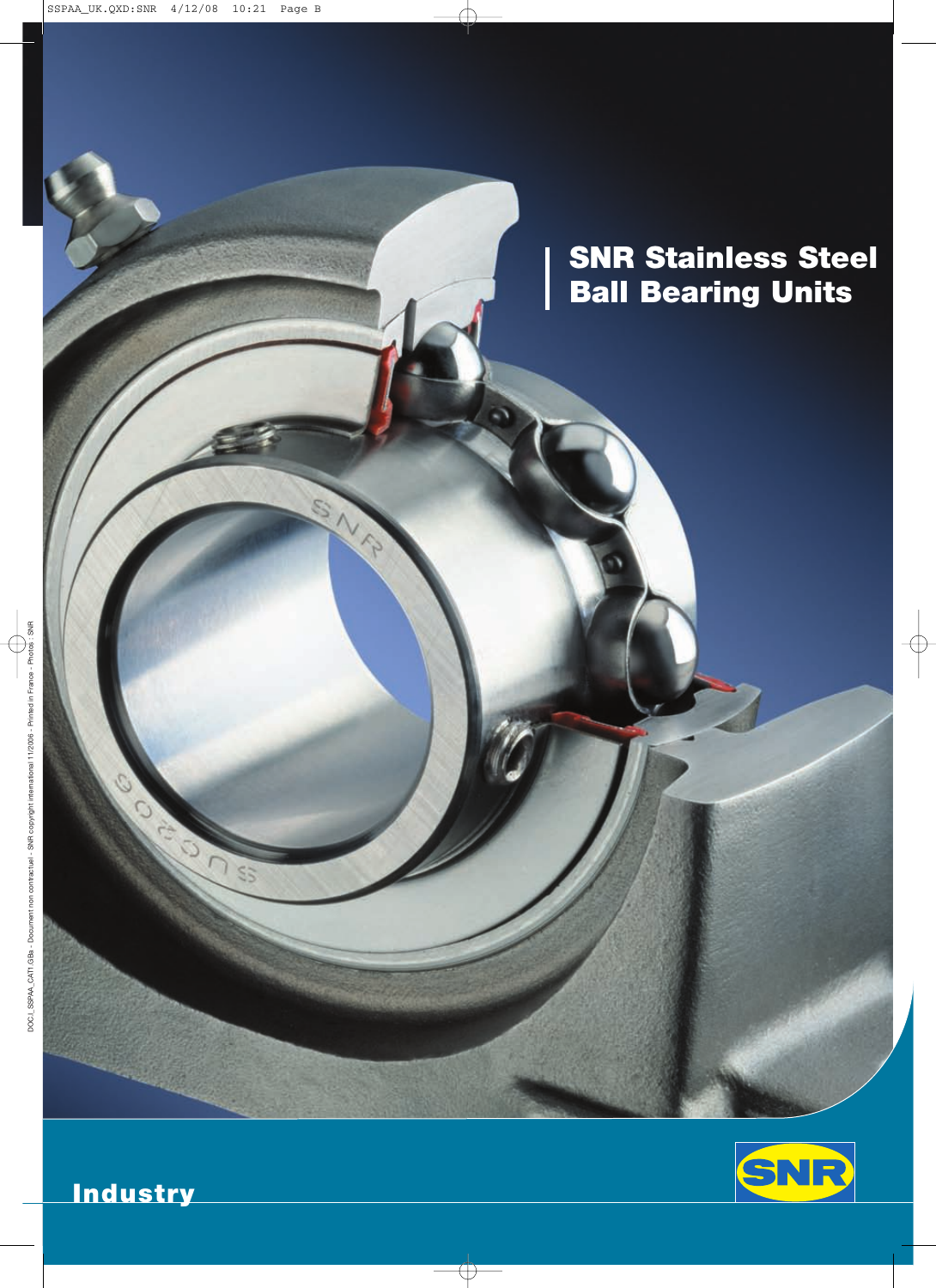

### **General**

### **More than 35 years of experience**

SNR has been a leading manufacturer of housed bearings for more than 35 years and thus has a large pool of experience in a very diverse range of applications in many industrial areas.

In this catalogue you will find the SNR standard range for stainless steel ball bearing units.

Housings and bearing inserts for these units are manufactured from stainless steel. The bearing inserts are grooved ball

bearings with spherical outer rings that can compensate for alignment errors and deformation of the shafts to a certain extent. Fastening to the shaft is by means of setscrews or eccentric locking collar.

The bearings are equipped with a highperformance seal and filled with grease suitable for use in the food industry (USDA H1 standard).

SNR stainless steel ball bearing units are primarily intended for use in areas where moisture or aggressive media seriously degrade the service life of conventional ball bearing units made of cast iron and bearing inserts made of chrome steel, and thus render them uneconomical.

SNR stainless steel ball bearing units are, e.g., particularly suitable for machines and plant in the food, pharmaceutical, and chemical industries. However they also represent an ideal solution where frequent cleaning with water or chemical agents is necessary or the bearings are used outdoors.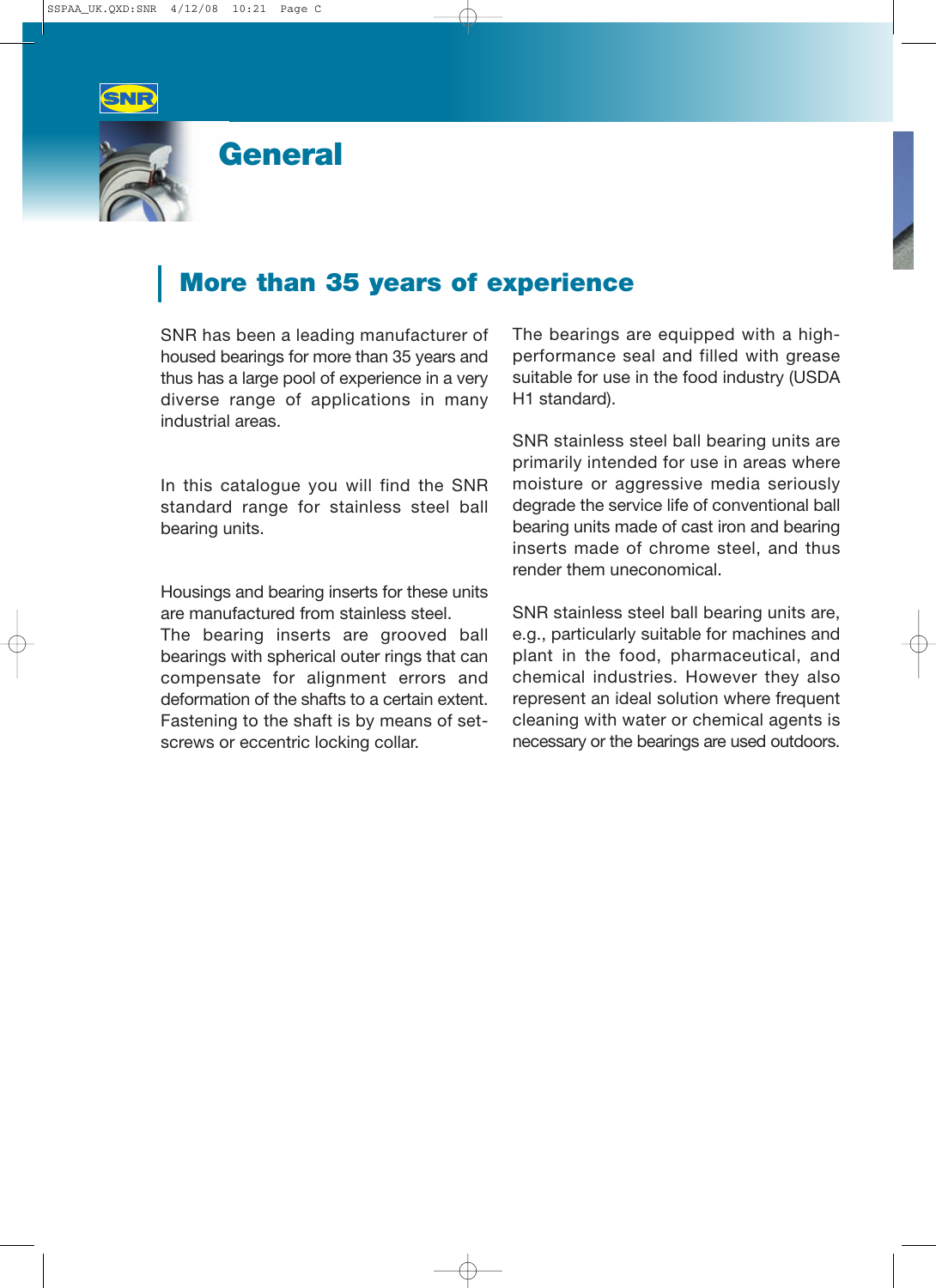

| <b>General</b>                          | -2>7    |
|-----------------------------------------|---------|
| > Applications/part number designations |         |
| > Technical specifications - materials  | З       |
| > Technical data                        | $4 - 7$ |

# **Dimension tables 8>21**

| > Pillow blocks units                              | <b>SUCP200/SESP200</b> |      | $8 - 9$   |
|----------------------------------------------------|------------------------|------|-----------|
| > Tapped base pillow block units                   | SUCPA200/SESPA200      |      | $10 - 11$ |
| > Four-bolt flanged units                          | <b>SUCF200/SESF200</b> |      | $12 - 13$ |
| > Two-bolt flanged units                           | SUCFL200/SESFL200      |      | $14 - 15$ |
| > Take-up units                                    | <b>SUCT200/SEST200</b> |      | $16 - 19$ |
| > Bearing inserts<br>with set screws               | <b>SUC200</b>          |      | 20        |
| > Bearing inserts with<br>eccentric locking collar | <b>SES200</b>          | K.H. | 21        |

 $\bigcup$ 

## **Range 22**

*> SNR ball bearing units range*

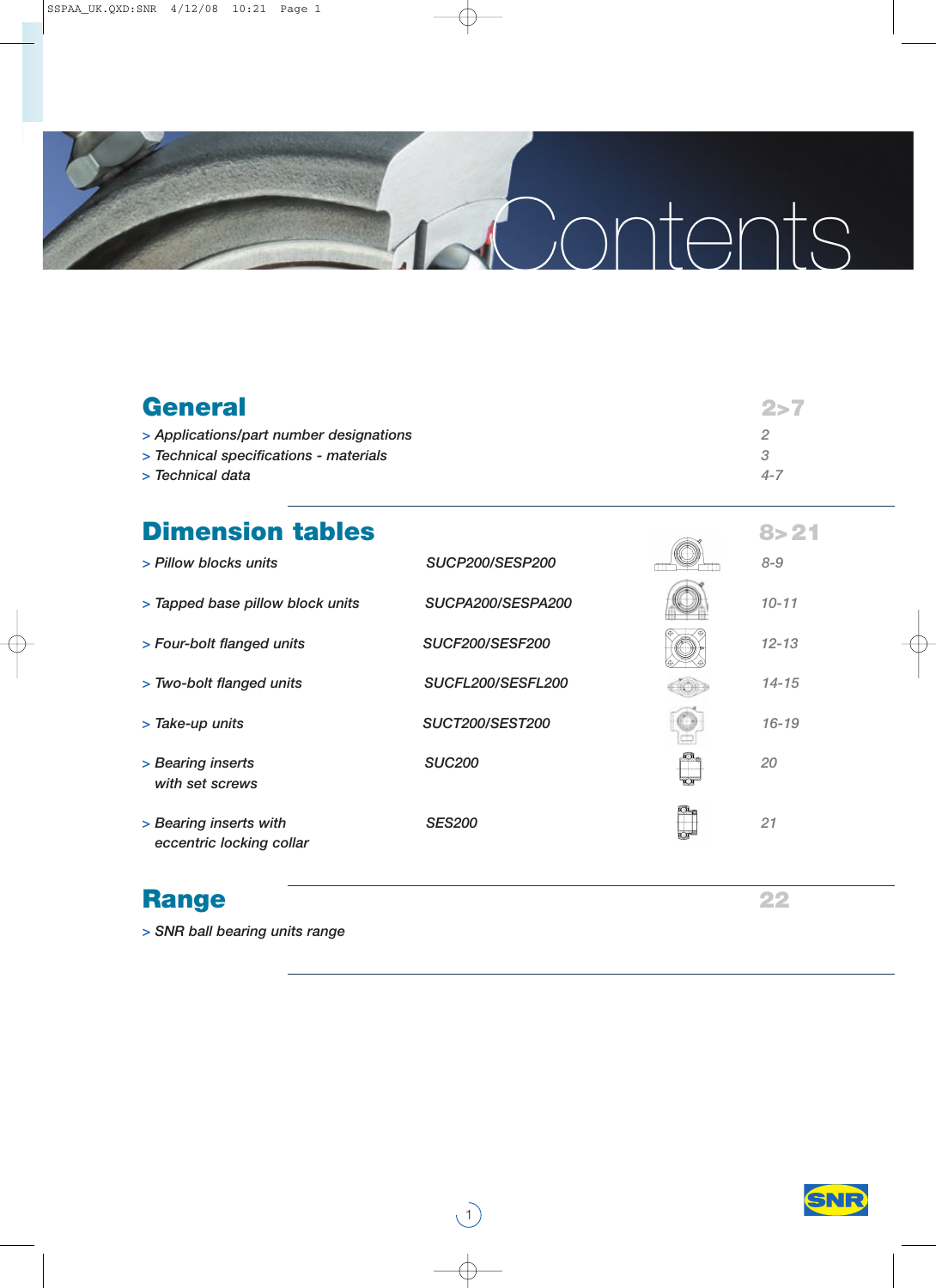



## **Applications**



Ball bearing units made of stainless steel are used in areas where corrosion resistance is a must.

In these areas where high atmospheric humidity or the requirement for periodic washdown of the equipment is necessary to prevent bacteria growth, conventional ball bearing units made of cast iron cannot adequately perform.





To address these special applications, SNR offers a comprehensive standard range of ball bearing units made of stainless steel.

Furthermore, to satisfy the requirements of the pharmaceutical and food industries all SNR ball bearing units made of stainless steel are filled with grease meeting the USDA H1 foodgrade specification.



### **Part number designation**

Example:

### SUCP205CO

Bearing insert SUC205 (d =  $25$  mm)  $\frac{1}{2}$ Pillow block housing SP205 CO = open cap made of stainless steel with double-lip seal for through shafts ( $d = 25$  mm) Size  $d = 25$  mm

2

 $CC =$  for closed end caps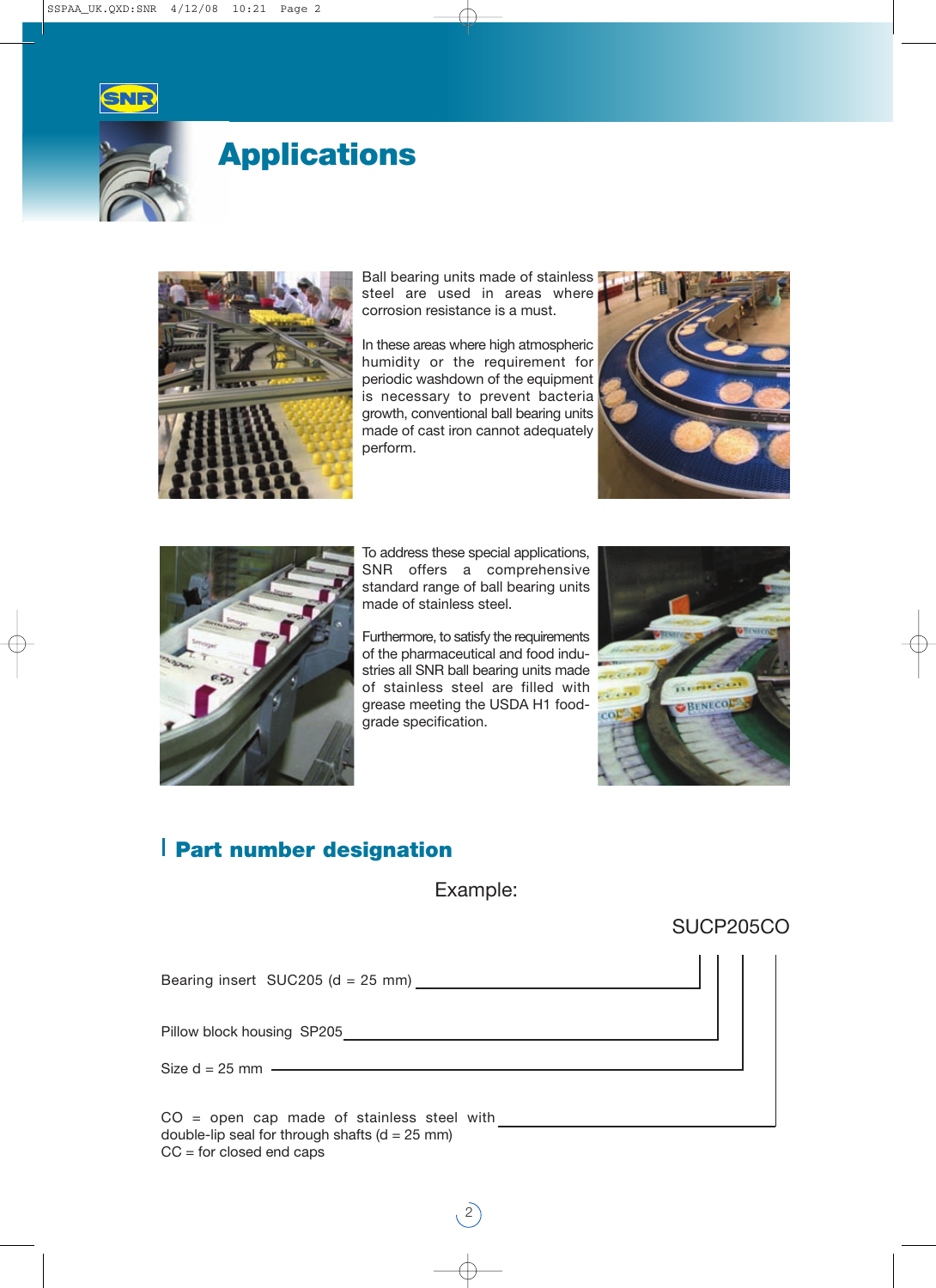

### **Technical specification - materials**



### **Protective end caps made of stainless steel, SCC and SCO models**

- Open protective end cap for through shafts with double-lip seal made of flourine elastomere
- Closed protective end cap for shaft ends
- Stainless steel AISI 304
- Shaft diameter 12 60 mm /  $\frac{3}{4}$  2  $\frac{7}{16}$  inch
- Standard sizes available from stock

### **Lubricant for food industry applications**

### **• Technical characteristics**

Mobil FM 102 with USDA-H1 approval

Drop point: 216°C

Temperature range:  $-20^{\circ}$ C to + 120°C (-4°F to +248°F) Worked penetration: 265-295 (at 25°C; 1/10 mm) NLGI class 2

3

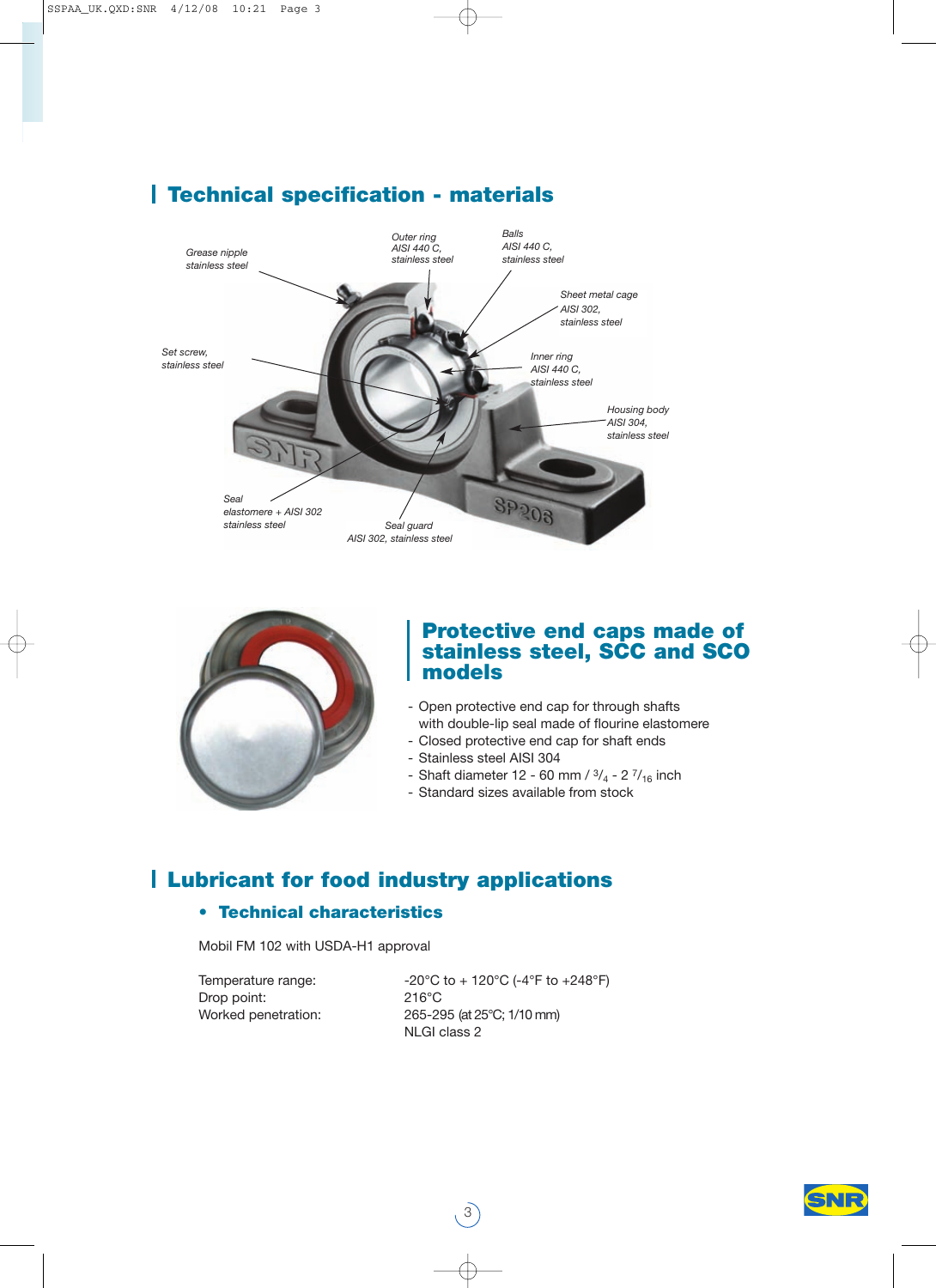

# **Technical data**

### **Tightening torques for set screws in bearing inserts**

| Insert        | Set screw max.    | tightening torque<br>[Nm] |
|---------------|-------------------|---------------------------|
| SUC 201-206   | $M6 \times 1$     | 8,5                       |
| SUC 207 - 208 | $M8 \times 1$     | 20                        |
| SUC 209-212   | $M10 \times 1,25$ | 40                        |



 $\begin{pmatrix} 4 \end{pmatrix}$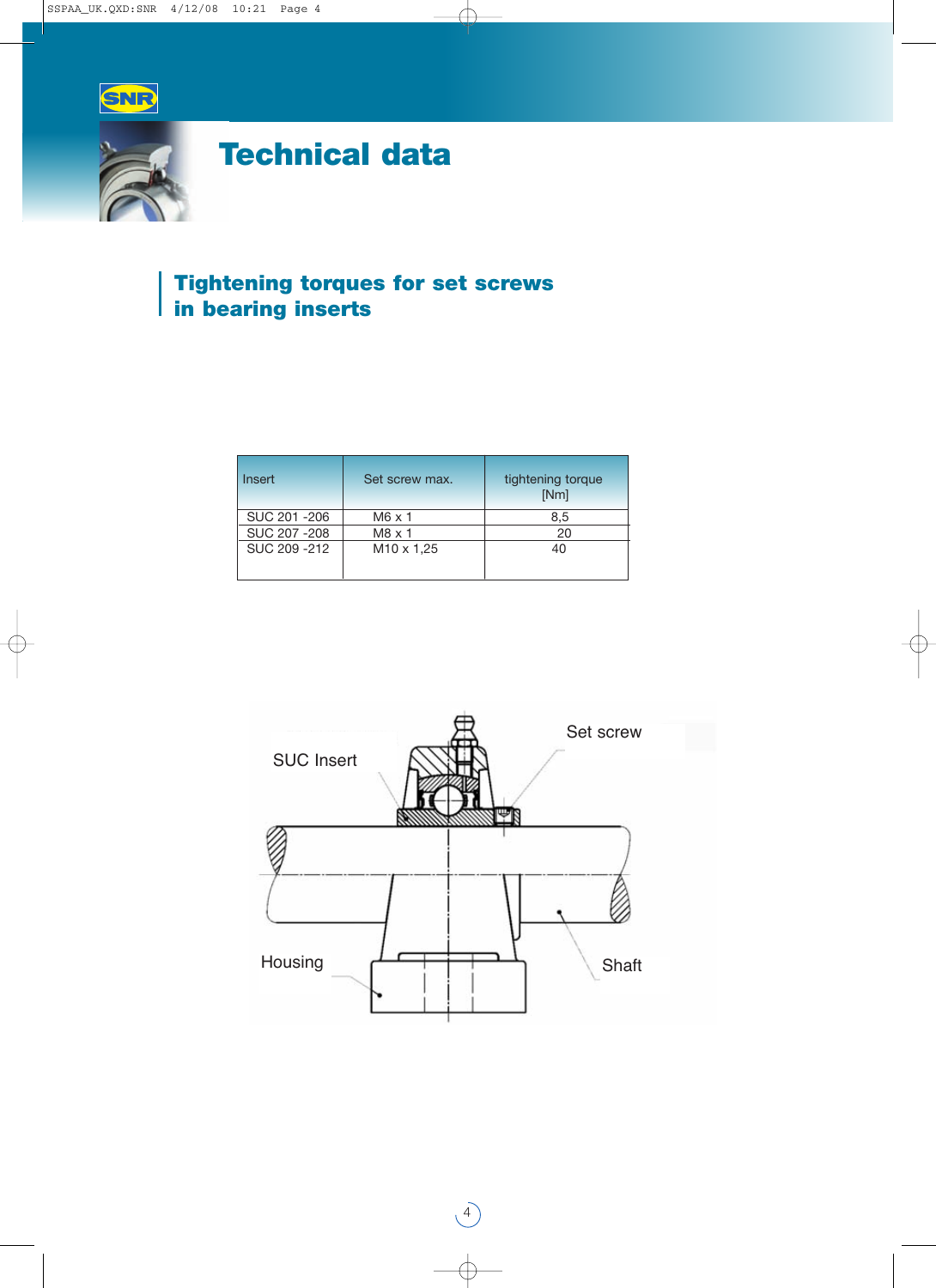## **Speed limits for bearing inserts**

| <b>Bearing</b> | Shaft code<br>diameter [mm] |          | Speed limit [rpm]<br>for shaft tolerance |      |      |  |  |  |  |  |
|----------------|-----------------------------|----------|------------------------------------------|------|------|--|--|--|--|--|
|                | d                           | i7<br>h7 |                                          |      |      |  |  |  |  |  |
| <b>SUC 201</b> | 12                          | 6000     | 4800                                     | 3400 | 1200 |  |  |  |  |  |
| <b>SUC 202</b> | 15                          | 6000     | 4800                                     | 3400 | 1200 |  |  |  |  |  |
| <b>SUC 203</b> | 17                          | 6000     | 4800                                     | 3400 | 1200 |  |  |  |  |  |
| <b>SUC 204</b> | 20                          | 6000     | 4800                                     | 3400 | 1200 |  |  |  |  |  |
| <b>SUC 205</b> | 25                          | 5600     | 4000                                     | 3000 | 1000 |  |  |  |  |  |
| <b>SUC 206</b> | 30                          | 4500     | 3400                                     | 2400 | 850  |  |  |  |  |  |
| <b>SUC 207</b> | 35                          | 4000     | 3000                                     | 2000 | 750  |  |  |  |  |  |
| <b>SUC 208</b> | 40                          | 3600     | 2600                                     | 1900 | 670  |  |  |  |  |  |
| <b>SUC 209</b> | 45                          | 3200     | 2400                                     | 1700 | 600  |  |  |  |  |  |
| <b>SUC 210</b> | 50                          | 3000     | 2200                                     | 1600 | 560  |  |  |  |  |  |
| <b>SUC 211</b> | 55                          | 2400     | 1800                                     | 1300 | 450  |  |  |  |  |  |
| <b>SUC 212</b> | 60                          | 1900     | 1600                                     | 1000 | 400  |  |  |  |  |  |

| <b>Bearing</b> | Shaft code<br>diameter [mm] |      |      |      |      |
|----------------|-----------------------------|------|------|------|------|
|                | d                           | i7   | h7   | h8   | h9   |
| <b>SES 201</b> | 12                          | 6700 | 5300 | 3800 | 1400 |
| <b>SES 202</b> | 15                          | 6700 | 5300 | 3800 | 1400 |
| <b>SES 203</b> | 17                          | 6700 | 5300 | 3800 | 1400 |
| <b>SES 204</b> | 20                          | 6000 | 4800 | 3400 | 1200 |
| <b>SES 205</b> | 25                          | 5600 | 4000 | 3000 | 1000 |
| <b>SES 206</b> | 30                          | 4500 | 3400 | 2400 | 850  |
| <b>SES 207</b> | 35                          | 4000 | 3000 | 2000 | 750  |
| <b>SES 208</b> | 40                          | 3600 | 2600 | 1900 | 670  |
| <b>SES 209</b> | 45                          | 3200 | 2400 | 1700 | 600  |
| <b>SES 210</b> | 50                          | 3000 | 2200 | 1600 | 560  |
| <b>SES 211</b> | 55                          | 2400 | 1800 | 1300 | 450  |
| <b>SES 212</b> | 60                          | 1900 | 1600 | 1000 | 400  |

 $\circ$ 

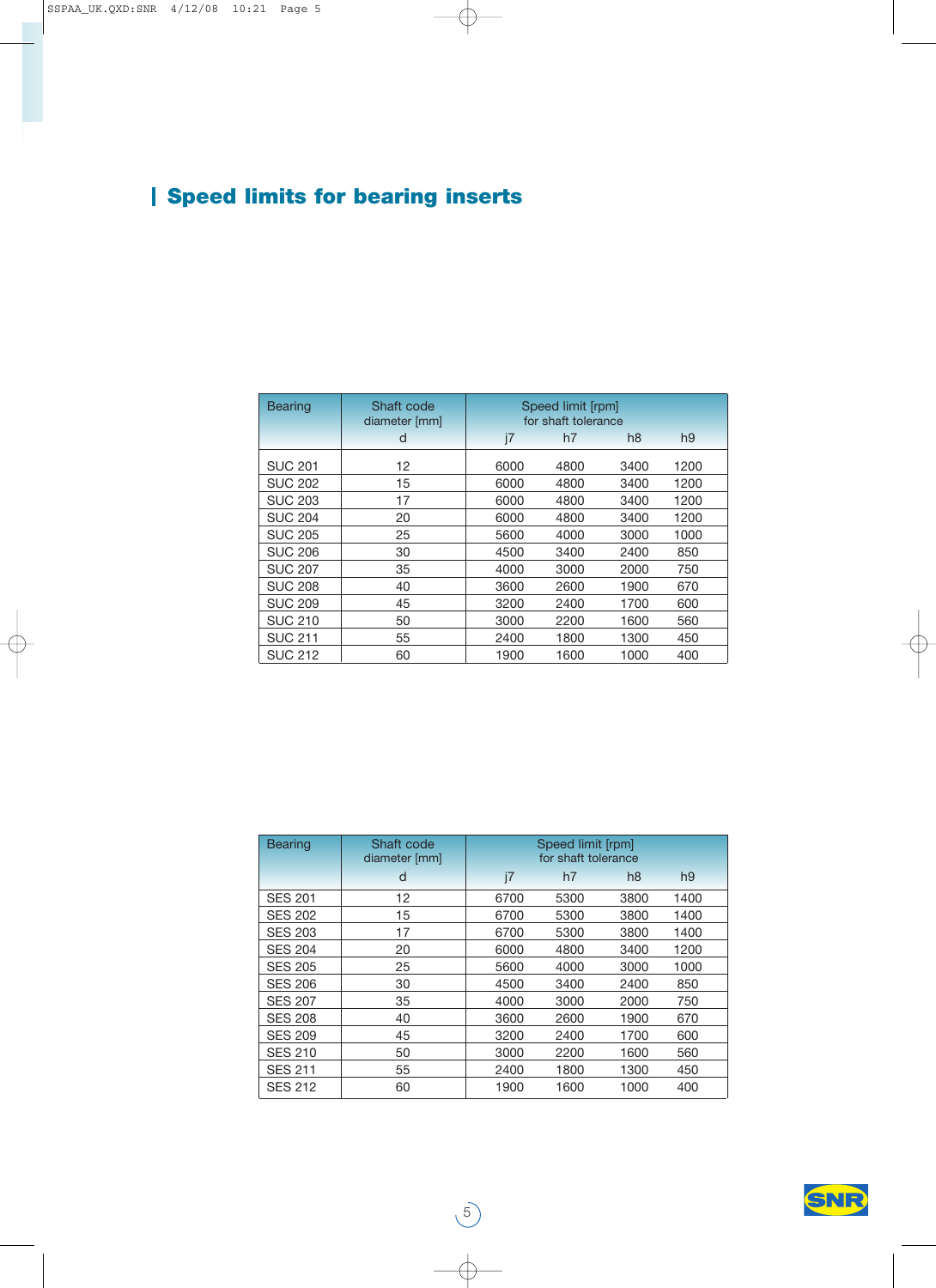



# **Technical data**

## **Housing load carrying capacity**



| Housing<br>code |    | Stat. load carrying capacity[kN]<br><b>Load direction</b> |   |   |     |  |  |  |  |  |  |  |  |  |
|-----------------|----|-----------------------------------------------------------|---|---|-----|--|--|--|--|--|--|--|--|--|
|                 | A  | B                                                         | F | F |     |  |  |  |  |  |  |  |  |  |
| <b>SFL203</b>   | 20 |                                                           |   |   | 40  |  |  |  |  |  |  |  |  |  |
| <b>SFL204</b>   | 24 |                                                           |   |   | 48  |  |  |  |  |  |  |  |  |  |
| <b>SFL205</b>   | 32 |                                                           |   |   | 76  |  |  |  |  |  |  |  |  |  |
| <b>SFL206</b>   | 40 |                                                           |   |   | 76  |  |  |  |  |  |  |  |  |  |
| <b>SFL207</b>   | 46 |                                                           |   |   | 80  |  |  |  |  |  |  |  |  |  |
| <b>SFL208</b>   | 54 |                                                           |   |   | 82  |  |  |  |  |  |  |  |  |  |
| <b>SFL209</b>   | 64 |                                                           |   |   | 120 |  |  |  |  |  |  |  |  |  |
| <b>SFL210</b>   | 78 |                                                           |   |   | 124 |  |  |  |  |  |  |  |  |  |



| Housing<br>code | Stat. load carrying capacity[kN]<br>Load direction |     |     |     |     |     |  |  |  |  |  |  |  |
|-----------------|----------------------------------------------------|-----|-----|-----|-----|-----|--|--|--|--|--|--|--|
|                 | A                                                  | B   | F   | F   |     |     |  |  |  |  |  |  |  |
| SPA203          | 19                                                 | 50  | 40  | 90  | 120 | 120 |  |  |  |  |  |  |  |
| <b>SPA204</b>   | 34                                                 | 66  | 50  | 110 | 160 | 160 |  |  |  |  |  |  |  |
| SPA205          | 36                                                 | 74  | 56  | 120 | 180 | 180 |  |  |  |  |  |  |  |
| SPA206          | 44                                                 | 100 | 70  | 180 | 240 | 240 |  |  |  |  |  |  |  |
| <b>SPA207</b>   | 48                                                 | 120 | 88  | 200 | 320 | 320 |  |  |  |  |  |  |  |
| <b>SPA208</b>   | 50                                                 | 130 | 90  | 220 | 360 | 360 |  |  |  |  |  |  |  |
| <b>SPA209</b>   | 52                                                 | 140 | 98  | 240 | 380 | 380 |  |  |  |  |  |  |  |
| SPA210          | 64                                                 | 150 | 110 | 280 | 380 | 380 |  |  |  |  |  |  |  |



6

 $+A$ 

| Housing      | Stat. load carrying capacity [kN] |   |   |  |  |  |  |  |  |  |  |  |  |
|--------------|-----------------------------------|---|---|--|--|--|--|--|--|--|--|--|--|
| code         | Load direction                    |   |   |  |  |  |  |  |  |  |  |  |  |
|              | A                                 | F | F |  |  |  |  |  |  |  |  |  |  |
| ST203        | 50                                |   |   |  |  |  |  |  |  |  |  |  |  |
| ST204        | 66                                |   |   |  |  |  |  |  |  |  |  |  |  |
| ST205        | 74                                |   |   |  |  |  |  |  |  |  |  |  |  |
| ST206        | 100                               |   |   |  |  |  |  |  |  |  |  |  |  |
| ST207        | 120                               |   |   |  |  |  |  |  |  |  |  |  |  |
| <b>ST208</b> | 130                               |   |   |  |  |  |  |  |  |  |  |  |  |
| ST209        | 140                               |   |   |  |  |  |  |  |  |  |  |  |  |
| ST210        | 150                               |   |   |  |  |  |  |  |  |  |  |  |  |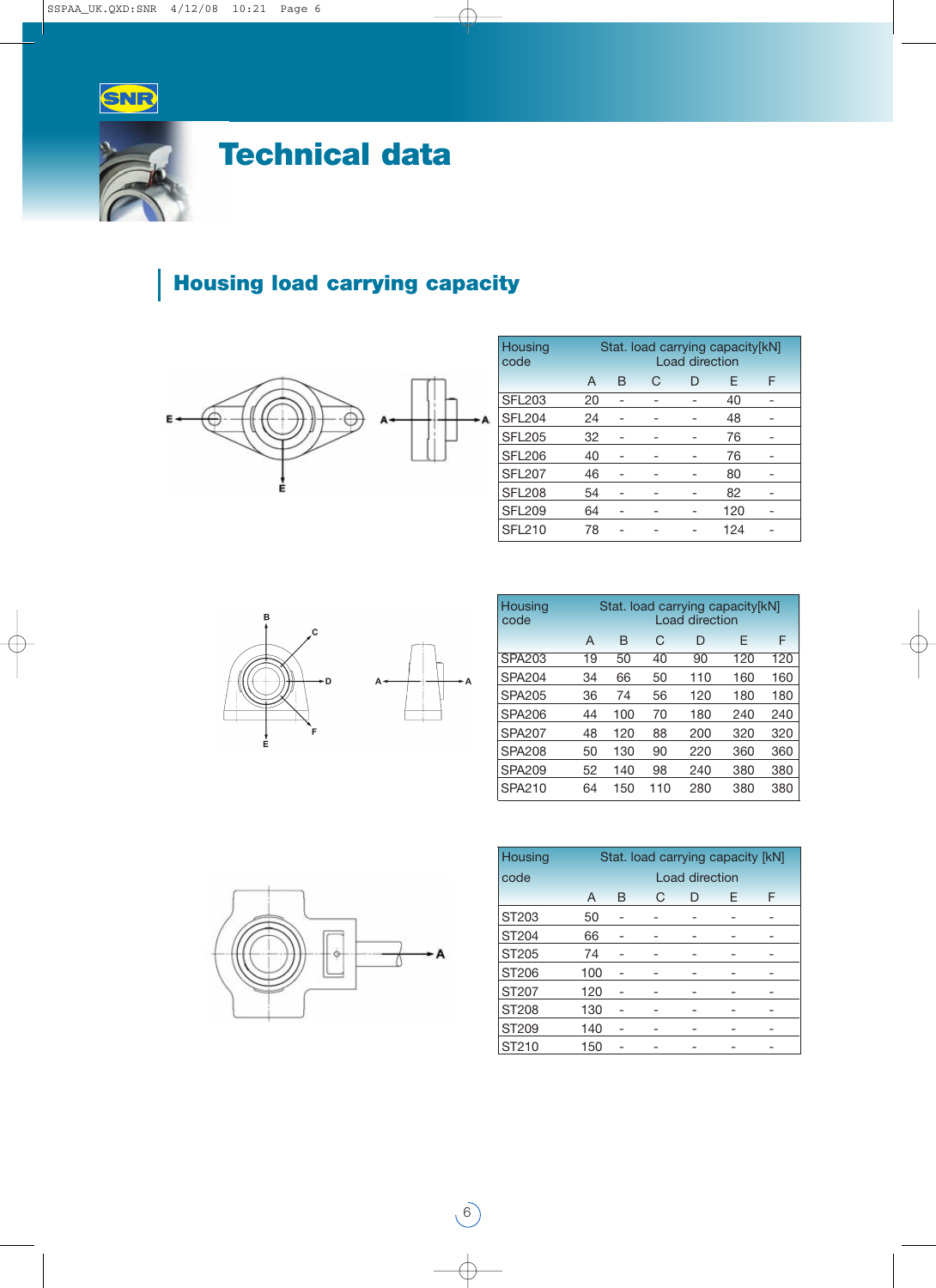# **Housing load carrying capacity**



| Housing |    |     |                |     |     | Stat. load carrying capacity [kN] |
|---------|----|-----|----------------|-----|-----|-----------------------------------|
| code    |    |     | Load direction |     |     |                                   |
|         | A  | B   | F              | F   |     |                                   |
| SP203   | 19 | 50  | 40             | 90  | 120 | 120                               |
| SP204   | 34 | 66  | 50             | 110 | 160 | 160                               |
| SP205   | 36 | 74  | 56             | 120 | 180 | 180                               |
| SP206   | 44 | 100 | 70             | 180 | 240 | 240                               |
| SP207   | 48 | 120 | 88             | 200 | 320 | 320                               |
| SP208   | 50 | 130 | 90             | 220 | 360 | 360                               |
| SP209   | 52 | 140 | 98             | 240 | 380 | 380                               |
| SP210   | 64 | 150 | 110            | 280 | 380 | 380                               |
| SP211   | 80 | 191 | 262            | 350 | 475 | 475                               |
| SP212   | 99 | 236 | 324            | 433 | 587 | 587                               |





 $\bigcirc$ 

| Housing      | Stat. load carrying capacity [kN] |  |                |  |     |  |  |  |  |  |  |  |
|--------------|-----------------------------------|--|----------------|--|-----|--|--|--|--|--|--|--|
| code         |                                   |  | Load direction |  |     |  |  |  |  |  |  |  |
|              | F<br>F<br>A<br>C<br>B<br>D        |  |                |  |     |  |  |  |  |  |  |  |
| <b>SF203</b> | 30                                |  |                |  | 70  |  |  |  |  |  |  |  |
| SF204        | 36                                |  |                |  | 86  |  |  |  |  |  |  |  |
| <b>SF205</b> | 50                                |  |                |  | 130 |  |  |  |  |  |  |  |
| <b>SF206</b> | 60                                |  |                |  | 130 |  |  |  |  |  |  |  |
| <b>SF207</b> | 70                                |  |                |  | 130 |  |  |  |  |  |  |  |
| <b>SF208</b> | 78                                |  |                |  | 140 |  |  |  |  |  |  |  |
| <b>SF209</b> | 90                                |  |                |  | 200 |  |  |  |  |  |  |  |
| SF210        | 100                               |  |                |  | 200 |  |  |  |  |  |  |  |
| SF211        | 125                               |  |                |  | 255 |  |  |  |  |  |  |  |
| SF212        | 155                               |  |                |  | 315 |  |  |  |  |  |  |  |

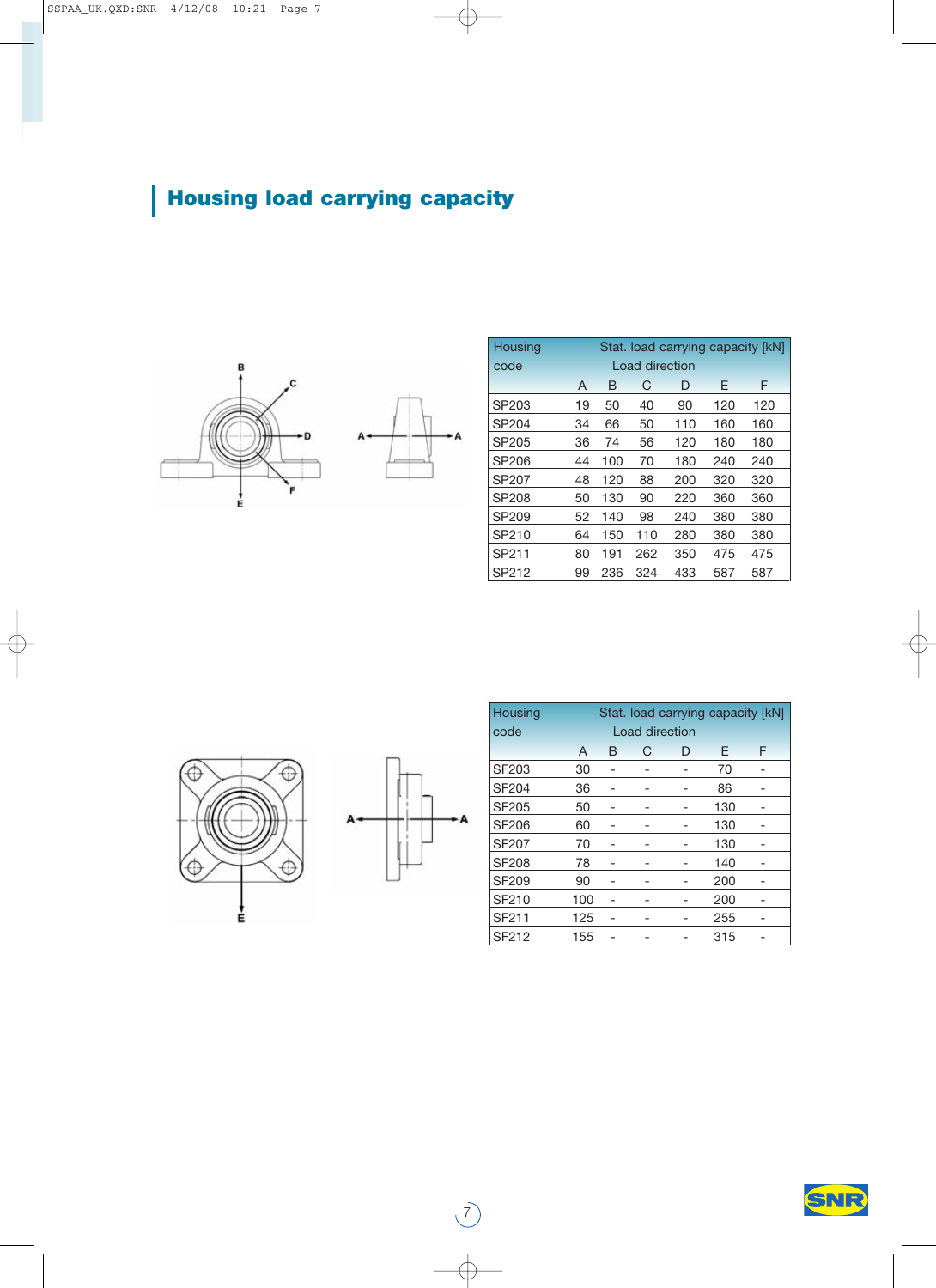

**Housing SP200 with grease fitting Bearing insert SUC 200 with set screws**







**Shaft diameter**

metric | inch

SUCP200 with protective cap

|             | 12 - 60 mm                               | $3/4 - 27/16$     |     |                 |      |      |    |                |             |    |    |    |                 |    |                    |              |      |
|-------------|------------------------------------------|-------------------|-----|-----------------|------|------|----|----------------|-------------|----|----|----|-----------------|----|--------------------|--------------|------|
|             | Shaft<br>Unit code<br>diameter           |                   |     | Dimensions [mm] |      |      |    |                |             |    |    |    |                 |    | Insert             | Housing      | Kg   |
| $\mathbf d$ | $\overline{\mathbf{d}}$<br>$[mm]$ [inch] |                   | L   | J               | B    | н    | H1 | H <sub>2</sub> | S           | A  | N  |    | N1 $Z_{max}$ Dz |    |                    |              |      |
| 12          |                                          | SUCP201           | 126 | 95              | 31   | 33,3 | 15 | 65             | 12,7        | 38 | 13 | 19 | 45,6            | 54 | <b>SUC201</b>      | SP204        | 0,83 |
| 15          |                                          | <b>SUCP202</b>    | 126 | 95              | 31   | 33,3 | 15 | 65             | 12,7        | 38 | 13 | 19 | 45,6            |    | 54   SUC202        | SP204        | 0,80 |
| 17          |                                          | <b>SUCP203</b>    | 126 | 95              | 31   | 33,3 | 15 | 65             | 12,7        | 38 | 13 | 19 | 45,6            | 54 | <b>SUC203</b>      | SP204        | 0,84 |
| 20          |                                          | SUCP204           | 126 | 95              | 31   | 33,3 | 15 | 65             | 12,7        | 38 | 13 | 19 | 45,6            |    | 54   SUC204        | SP204        | 0,82 |
|             | 3/4                                      | SUCP204-12        | 126 | 95              | 31   | 33,3 | 15 | 65             | 12,7        | 38 | 13 | 19 | 45,6            | 54 | SUC204-12          | SP204        | 0,82 |
| 25          |                                          | SUCP205           | 140 | 105             | 34,1 | 36,5 | 16 | 70             | 14,3        | 38 | 13 | 19 | 47,8            |    | 60 SUC205          | SP205        | 0,95 |
|             | 1                                        | <b>SUCP205-16</b> | 140 | 105             | 34,1 | 36,5 | 16 | 70             | 14,3        | 38 | 13 | 19 | 47,8            | 60 | SUC205-16          | SP205        | 0,95 |
| 30          |                                          | SUCP206           | 165 | 121             | 38,1 | 42,9 | 18 | 83             | 15,9        | 48 | 17 | 21 | 52,8            |    | 70 SUC206          | SP206        | 1,58 |
|             | $1 \frac{3}{16}$                         | SUCP206-19        | 165 | 121             | 38,1 | 42,9 | 18 | 83             | 15,9        | 48 | 17 | 21 | 52,8            | 70 | SUC206-19          | SP206        | 1,58 |
|             | 11/4                                     | <b>SUCP206-20</b> | 165 | 121             | 38,1 | 42,9 | 18 | 83             | 15,9        | 48 | 17 | 21 | 52,8            | 70 | <b>SUC206-20</b>   | SP206        | 1,58 |
| 35          |                                          | SUCP207           | 167 | 127             | 42,9 | 47.6 | 19 | 94             | 17,5        | 48 | 17 | 21 | 57,4            |    | 80 SUC207          | SP207        | 1,95 |
|             | 13/8                                     | <b>SUCP207-22</b> | 167 | 127             | 42,9 | 47,6 | 19 | 94             | 17,5        | 48 | 17 | 21 | 57,4            | 80 | <b>SUC207-22</b>   | <b>SP207</b> | 1,95 |
|             | 17/16                                    | SUCP207-23        | 167 | 127             | 42,9 | 47,6 | 19 | 94             | 17,5        | 48 | 17 | 21 | 57,4            | 80 | SUC207-23          | SP207        | 1,95 |
| 40          |                                          | <b>SUCP208</b>    | 184 | 136             | 49,2 | 49,2 | 19 | 100            | 19          | 54 | 17 | 23 | 66,8            |    | 88 SUC208          | SP208        | 2,39 |
|             | 11/2                                     | <b>SUCP208-24</b> | 184 | 136             | 49,2 | 49,2 | 19 | 100            | 19          | 54 | 17 | 23 | 66,8            | 88 | SUC208-24          | <b>SP208</b> | 2,39 |
| 45          |                                          | SUCP209           | 190 | 146             | 49,2 | 54   | 20 | 109            | 19          | 54 | 17 | 23 | 67,8            |    | 95 SUC209          | <b>SP209</b> | 2,72 |
|             | 13/4                                     | <b>SUCP209-28</b> | 190 | 146             | 49,2 | 54   | 20 | 109            | 19          | 54 | 17 | 23 | 67,8            | 95 | SUC209-28          | SP209        | 2,72 |
| 50          |                                          | <b>SUCP210</b>    | 206 | 159             | 51,6 | 57,2 | 22 | 114            | 19          | 60 | 20 | 25 |                 |    | 75,6 100 SUC210    | SP210        | 3,28 |
|             | 1 15/16                                  | SUCP210-31        | 206 | 159             | 51,6 | 57,2 | 22 | 114            | 19          | 60 | 20 | 25 |                 |    | 75,6 100 SUC210-31 | SP210        | 3,28 |
|             | $\overline{2}$                           | <b>SUCP211-32</b> | 219 | 171             | 55,6 | 63,5 | 23 | 126            | 22,2        | 60 | 20 | 25 |                 |    | 75,2 110 SUC211-32 | SP211        | 4,12 |
| 55          |                                          | SUCP211           | 219 | 171             | 55,6 | 63,5 | 23 | 126            | 22,2        | 60 | 20 | 25 |                 |    | 75,2 110 SUC211    | SP211        | 4,12 |
|             | $2 \frac{3}{16}$                         | SUCP211-35        | 219 | 171             | 55,6 | 63,5 | 23 | 126            | 22,2        | 60 | 20 | 25 |                 |    | 75,2 110 SUC211-35 | SP211        | 4,12 |
| 60          |                                          | SUCP212           | 241 | 184             | 65,1 | 69,8 | 25 | 138            | 25,4        | 70 | 20 | 25 |                 |    | 87,8 120 SUC212    | SP212        | 5,71 |
|             | 27/16                                    | <b>SUCP212-39</b> | 241 | 184             | 65,1 | 69,8 | 25 |                | 138 25,4 70 |    | 20 | 25 |                 |    | 87,8 120 SUC212-39 | SP212        | 5,71 |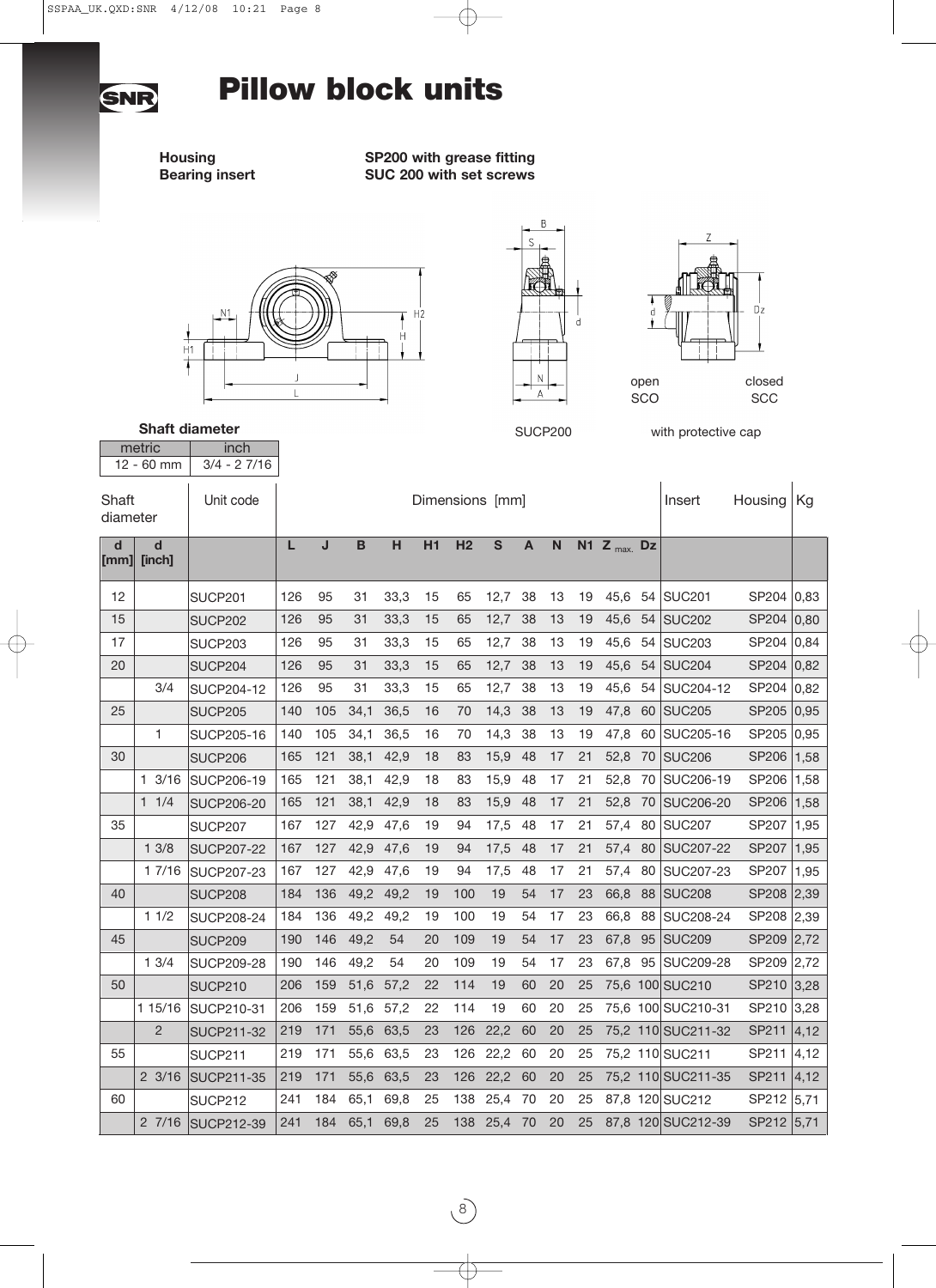**Shaft diameter**

**Housing SP200 with grease fitting Bearing insert SES 200 with eccentric locking collar**







open SCO

**SCC** 

closed

| metric<br>inch                 |                  |                |                 |     |             |           |    |                |                |              | <b>SESP200</b> |    |                 | with protective cap |                    |            |      |
|--------------------------------|------------------|----------------|-----------------|-----|-------------|-----------|----|----------------|----------------|--------------|----------------|----|-----------------|---------------------|--------------------|------------|------|
|                                | 12 - 60 mm       | $3/4 - 2$      |                 |     |             |           |    |                |                |              |                |    |                 |                     |                    |            |      |
| Shaft<br>Unit code<br>diameter |                  |                | Dimensions [mm] |     |             |           |    |                |                |              |                |    |                 | Insert              | Housing            | Kg         |      |
| $\mathbf d$<br>[mm]            | d<br>[inch]      |                | L               | J   | $\mathbf B$ | H         | H1 | H <sub>2</sub> | $\mathbf{s}$   | $\mathbf{A}$ | $\mathsf{N}$   |    | N1 $Z_{max}$ Dz |                     |                    |            |      |
| 12                             |                  | <b>SESP201</b> | 126             | 95  |             | 28,6 30,2 | 15 | 63             | 6              | 38           | 13             | 19 | 45,6            |                     | 46 SES201          | SP203 0,80 |      |
| 15                             |                  | <b>SESP202</b> | 126             | 95  | 28,6        | 30,2      | 15 | 63             | 6              | 38           | 13             | 19 | 45,6            |                     | 46 SES202          | SP203 0,79 |      |
| 17                             |                  | <b>SESP203</b> | 126             | 95  | 28,6        | 30,2      | 15 | 63             | 6              | 38           | 13             | 19 | 45,6            |                     | 46 SES203          | SP203 0,77 |      |
| 20                             |                  | <b>SESP204</b> | 126             | 95  | 31          | 33,3      | 15 | 65             | $\overline{7}$ | 38           | 13             | 19 | 45,6            | 54                  | <b>SES204</b>      | SP204 0,83 |      |
|                                | 3/4              | SESP204-12     | 126             | 95  | 31          | 33,3      | 15 | 65             | $\overline{7}$ | 38           | 13             | 19 | 45,6            | 54                  | SES204-12          | SP204 0,83 |      |
| 25                             |                  | <b>SESP205</b> | 140             | 105 | 31          | 36,5      | 16 | 70             | 7,5            | 38           | 13             | 19 | 47,8            |                     | 60 SES205          | SP205 0,94 |      |
|                                | 1                | SESP205-16     | 140             | 105 | 31          | 36,5      | 16 | 70             | 7,5            | 38           | 13             | 19 | 47,8            |                     | 60 SES205-16       | SP205 0,94 |      |
| 30                             |                  | <b>SESP206</b> | 165             | 121 | 35,7        | 42,9      | 18 | 83             | 8              | 48           | 17             | 21 | 52,8            | 70                  | <b>SES206</b>      | SP206 1,57 |      |
|                                | $1 \frac{3}{16}$ | SESP206-19     | 165             | 121 | 35,7        | 42,9      | 18 | 83             | 8              | 48           | 17             | 21 | 52,8            | 70                  | SES206-19          | SP206 1,57 |      |
|                                | 11/4             | SESP206-20     | 165             | 121 | 35,7        | 42,9      | 18 | 83             | 8              | 48           | 17             | 21 | 52,8            | 70                  | SES206-20          | SP206      | 1,57 |
| 35                             |                  | <b>SESP207</b> | 167             | 127 | 38,9        | 47,6      | 19 | 94             | 8,5            | 48           | 17             | 21 | 57,4            |                     | 80 SES207          | SP207      | 1,98 |
|                                | $1 \frac{3}{8}$  | SESP207-22     | 167             | 127 | 38,9        | 47,6      | 19 | 94             | 8,5            | 48           | 17             | 21 | 57,4            | 80                  | <b>SES207-22</b>   | SP207 1,98 |      |
|                                | 17/16            | SESP207-23     | 167             | 127 | 38,9        | 47,6      | 19 | 94             | 8,5            | 48           | 17             | 21 | 57,4            | 80                  | SES207-23          | SP207 1,98 |      |
| 40                             |                  | <b>SESP208</b> | 184             | 136 | 43,7        | 49,2      | 19 | 100            | 9              | 54           | 17             | 23 | 66,8            | 88                  | <b>SES208</b>      | SP208 2,40 |      |
|                                | $1 \t1/2$        | SESP208-24     | 184             | 136 | 43,7        | 49,2      | 19 | 100            | 9              | 54           | 17             | 23 | 66,8            |                     | 88 SES208-24       | SP208 2,40 |      |
| 45                             |                  | <b>SESP209</b> | 190             | 146 | 43,7        | 54        | 20 | 109            | 9,5            | 54           | 17             | 23 | 67,8            | 95                  | <b>SES209</b>      | SP209 2,69 |      |
|                                | $1 \t3/4$        | SESP209-28     | 190             | 146 | 43,7        | 54        | 20 | 109            | 9,5            | 54           | 17             | 23 | 67,8            |                     | 95 SES209-28       | SP209 2,69 |      |
| 50                             |                  | <b>SESP210</b> | 206             | 159 | 43,7        | 57,2      | 22 | 114            | 10             | 60           | 20             | 25 |                 |                     | 75,6 100 SES210    | SP210 3,26 |      |
|                                | 1 15/16          | SESP210-31     | 206             | 159 | 43,7        | 57,2      | 22 | 114            | 10             | 60           | 20             | 25 |                 |                     | 75,6 100 SES210-31 | SP210 3,26 |      |
|                                | $\overline{2}$   | SESP211-32     | 219             | 171 | 48,4        | 63,5      | 23 | 126            | 10,5           | 60           | 20             | 25 |                 |                     | 75,2 110 SES211-32 | SP211 4,08 |      |
| 55                             |                  | <b>SESP211</b> | 219             | 171 | 48.4        | 63,5      | 23 | 126            | 10,5           | 60           | 20             | 25 |                 |                     | 75,2 110 SES211    | SP211 4,08 |      |
| 60                             |                  | <b>SESP212</b> | 241             | 184 | 53,1        | 69,8      | 25 | 138            | 11             | 70           | 20             | 25 |                 |                     | 87,8 120 SES212    | SP212 5,58 |      |

 $\circled{9}$ 

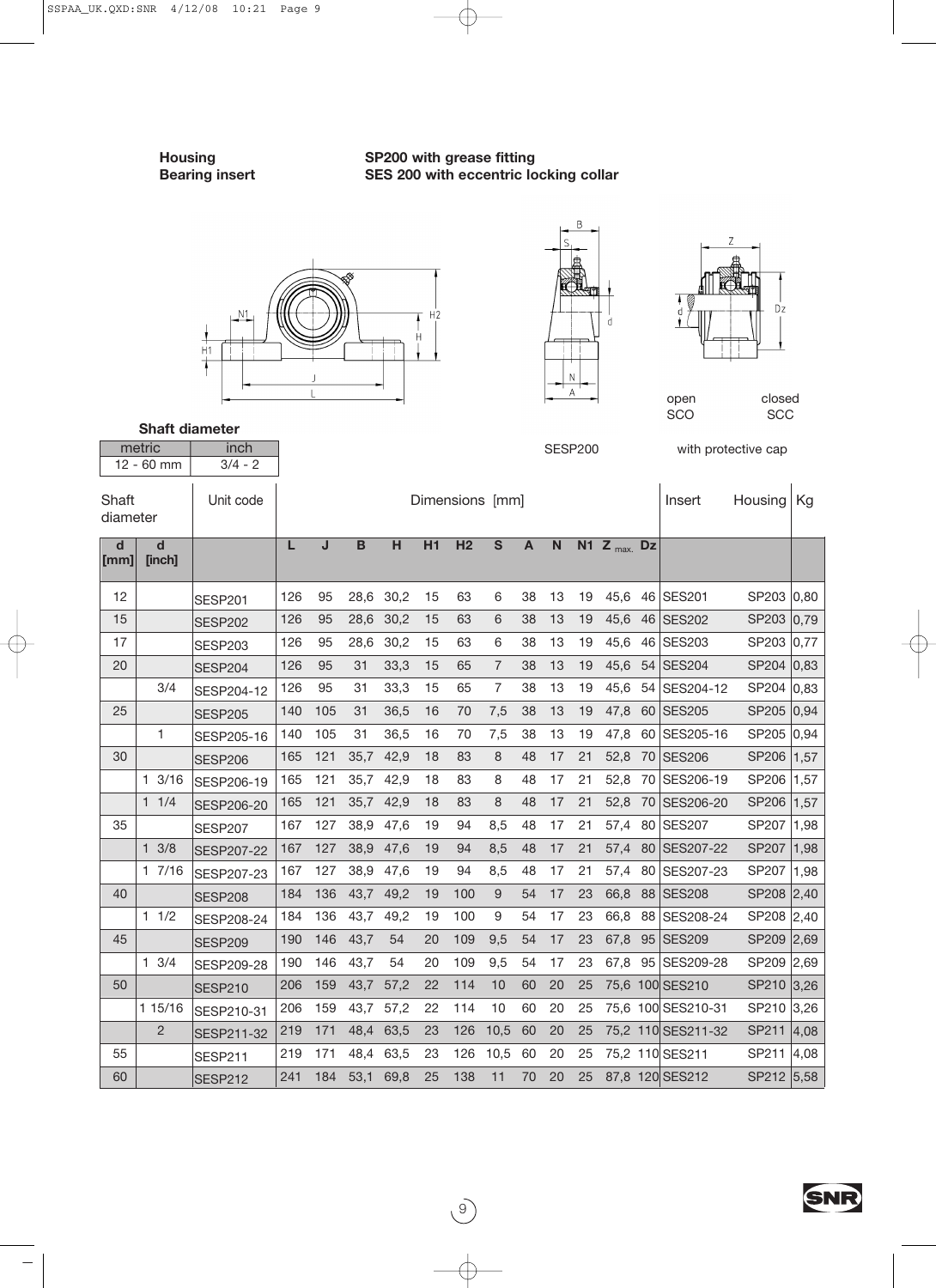# **Tapped base pillow block units**

**SNR** 

**Housing**<br>**Bearing insert SUC 200 with set screws**<br>**SUC 200 with set screws SUC 200 with set screws** 





 $\overline{B}$ 



SUCPA200 with protective cap

#### metric inch **Shaft diameter**

|                   | 12 - 50 mm       | $3/4 - 115/16$       |     |                     |             |      |    |     |                 |              |                |    |              |    |                                |               |      |
|-------------------|------------------|----------------------|-----|---------------------|-------------|------|----|-----|-----------------|--------------|----------------|----|--------------|----|--------------------------------|---------------|------|
| Shaft<br>diameter |                  | Unit code            |     |                     |             |      |    |     | Dimensions [mm] |              |                |    |              |    | Insert                         | Housing Kg    |      |
| d<br>[mm]         | d<br>[inch]      |                      | L   | J                   | $\mathbf B$ | н    | H1 | H2  | $\mathbf{s}$    | $\mathsf{A}$ | $\mathsf{N}$   | T. | $Z_{max}$ Dz |    |                                |               |      |
| 12                |                  | SUCPA <sub>201</sub> | 73  | 50,8                | 31          | 33,3 | 11 | 65  | 12,7            | 38           | M <sub>8</sub> | 13 | 45,6         | 54 | <b>SUC201</b>                  | SPA204 0,73   |      |
| 15                |                  | SUCPA202             | 73  | 50,8                | 31          | 33,3 | 11 | 65  | 12,7            | 38           | M <sub>8</sub> | 13 | 45,6         | 54 | <b>SUC202</b>                  | SPA204 0,71   |      |
| 17                |                  | SUCPA203             | 73  | 50,8                | 31          | 33,3 | 11 | 65  | 12,7            | 38           | M <sub>8</sub> | 13 | 45,6         | 54 | <b>SUC203</b>                  | SPA204 0,70   |      |
| 20                |                  | SUCPA204             | 73  | 50,8                | 31          | 33,3 | 11 | 65  | 12,7            | 38           | M <sub>8</sub> | 13 | 45,6         | 54 | <b>SUC204</b>                  | SPA204 0.68   |      |
|                   | 3/4              | <b>SUCPA204-12</b>   | 73  | 50,8                | 31          | 33,3 | 11 | 65  | 12,7            | 38           | M <sub>8</sub> | 13 | 45,6         | 54 | SUC204-12 SPA204 0,68          |               |      |
| 25                |                  | SUCPA205             | 76  | 50,8                | 34,1        | 36,5 | 11 | 71  | 14,3            |              | 38 M10 13      |    | 47,8         | 60 | <b>SUC205</b>                  | <b>SPA205</b> | 0,78 |
|                   | 1                | <b>SUCPA205-16</b>   | 76  | 50,8 34,1           |             | 36,5 | 11 | 71  | 14,3            |              | 38 M10 13      |    | 47,8         | 60 | SUC205-16 SPA205 0,78          |               |      |
| 30                |                  | SUCPA206             | 102 | 76,2 38,1           |             | 42,9 | 12 | 86  | 15,9            |              | 38 M10 16      |    | 52,8 70      |    | <b>SUC206</b>                  | <b>SPA206</b> | 1,30 |
|                   | $1 \frac{3}{16}$ | SUCPA206-19 102      |     | 76,2 38,1           |             | 42.9 | 12 | 86  | 15.9            |              | 38 M10 16      |    | 52,8 70      |    | SUC206-19 SPA206               |               | 1.30 |
|                   | 11/4             | SUCPA206-20 102      |     | 76,2 38,1           |             | 42,9 | 12 | 86  | 15,9            |              | 38 M10 16      |    | 52,8 70      |    | SUC206-20 SPA206               |               | 1,30 |
| 35                |                  | SUCPA207             | 108 | 82,6 42,9           |             | 47,6 | 12 | 95  | 17,5            |              | 48 M10 19      |    | 57,4 80      |    | SUC <sub>207</sub>             | <b>SPA207</b> | 1,72 |
|                   | $1 \frac{3}{8}$  | SUCPA207-22          | 108 | 82,6                | 42,9        | 47,6 | 12 | 95  | 17,5            |              | 48 M10 19      |    | 57,4 80      |    | SUC207-22 SPA207               |               | 1,72 |
|                   | 17/16            | SUCPA207-23          | 108 | 82,6 42,9           |             | 47,6 | 12 | 95  | 17,5            |              | 48 M10 19      |    | 57,4 80      |    | SUC207-23 SPA207               |               | 1,72 |
| 40                |                  | SUCPA208             | 117 | 89                  | 49,2        | 49,2 | 13 | 100 | 19              |              | 48 M12 19      |    | 66,8         | 88 | <b>SUC208</b>                  | <b>SPA208</b> | 1,91 |
|                   | 11/2             | SUCPA208-24          | 117 | 89                  | 49,2        | 49,2 | 13 | 100 | 19              |              | 48 M12 19      |    | 66,8         | 88 | SUC208-24 SPA208               |               | 1,91 |
| 45                |                  | SUCPA209             | 127 | 95,3                | 49,2        | 54   | 13 | 108 | 19              |              | 51 M12 19      |    | 67,8         | 95 | <b>SUC209</b>                  | <b>SPA209</b> | 2,33 |
|                   | $1 \frac{3}{4}$  | SUCPA209-28          | 127 | 95.3                | 49.2        | 54   | 13 | 108 | 19              | 51           | M12 19         |    | 67,8         | 95 | SUC209-28 SPA209               |               | 2,33 |
| 50                |                  | SUCPA210             |     | 140 101,6 51,6 57,2 |             |      | 13 | 117 | 19              | 51           | M16 19         |    |              |    | 75,6 100 SUC210                | <b>SPA210</b> | 2,83 |
|                   | 1 15/16          | SUCPA210-31          |     | 140 101,6 51,6 57,2 |             |      | 13 | 117 | 19              |              | 51 M16 19      |    |              |    | 75,6 100 SUC210-31 SPA210 2,83 |               |      |

 $(10)$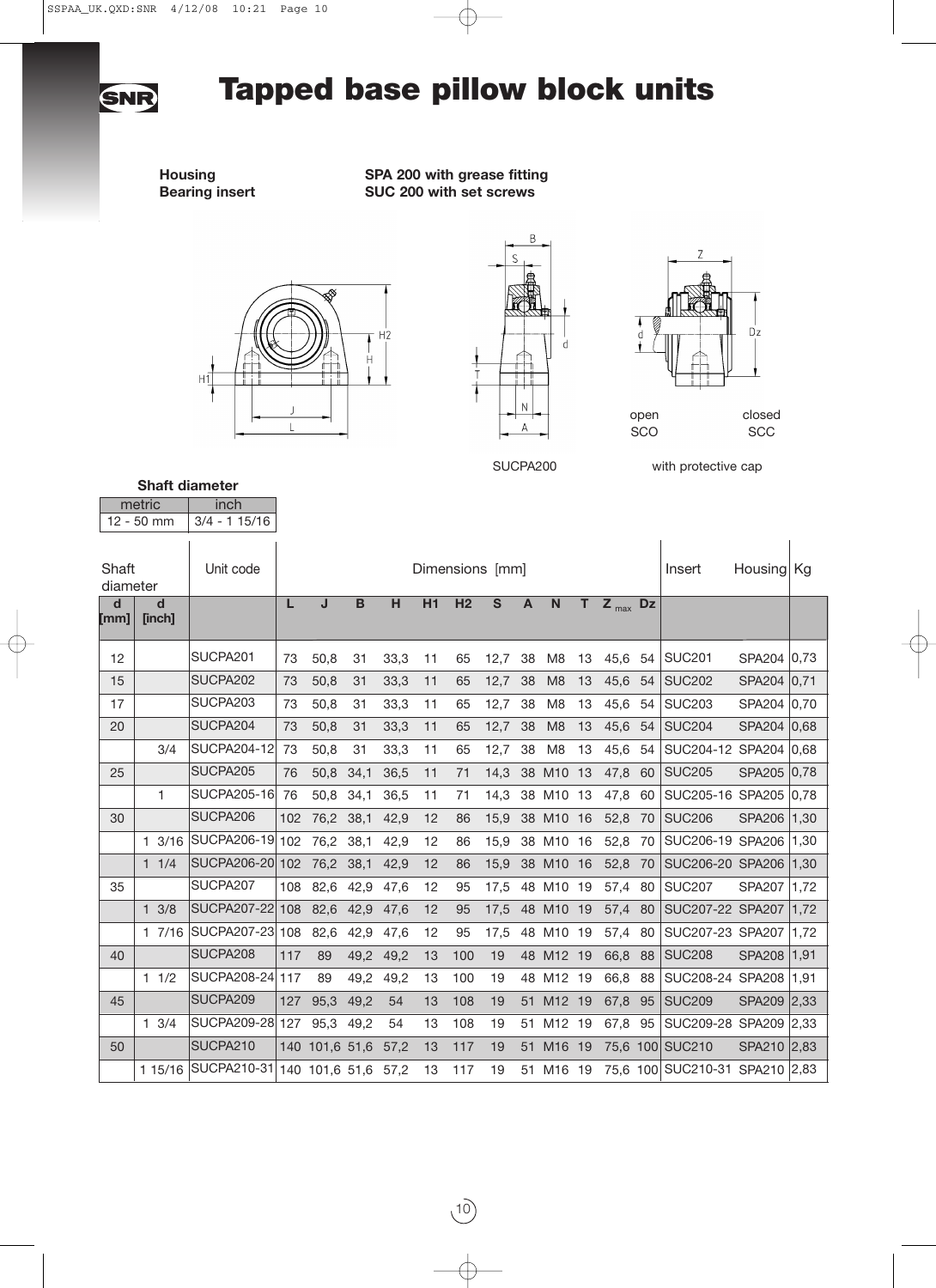**Housing**<br>**Bearing insert SES 200 with eccentric lock**<br>**SES 200 with eccentric lock SES 200 with eccentric locking collar** 



٦





SESPA200 with protective cap

#### metric inch **Shaft diameter**

 $\mathbb{F}$ 

|                     | <b>IIIQUIQ</b><br>$12 - 50$ mm | 111111<br>$3/4 - 115/16$ |     |                     |             |      |    |                 |                |              |                |    |              |    |                    |               |      |
|---------------------|--------------------------------|--------------------------|-----|---------------------|-------------|------|----|-----------------|----------------|--------------|----------------|----|--------------|----|--------------------|---------------|------|
| Shaft<br>diameter   |                                | Unit code                |     |                     |             |      |    | Dimensions [mm] |                |              |                |    |              |    | Insert             | Housing Kg    |      |
| $\mathbf d$<br>[mm] | d<br>[inch]                    |                          | L   | J                   | $\mathbf B$ | H    | H1 | H <sub>2</sub>  | $\mathbf{s}$   | $\mathbf{A}$ | $\mathsf{N}$   | T  | $Z_{max}$ Dz |    |                    |               |      |
| 12                  |                                | SESPA201                 | 73  | 50,8                | 28,6        | 30,2 | 11 | 62              | 6              | 38           | M <sub>8</sub> | 13 | 45,6         | 54 | <b>SES201</b>      | SPA204 0,65   |      |
| 15                  |                                | SESPA202                 | 73  | 50,8                | 28,6        | 30,2 | 11 | 62              | 6              | 38           | M <sub>8</sub> | 13 | 45,6         | 54 | <b>SES202</b>      | SPA204 0,64   |      |
| 17                  |                                | SESPA203                 | 73  | 50,8                | 28,6        | 30,2 | 11 | 62              | 6              | 38           | M <sub>8</sub> | 13 | 45,6         | 54 | <b>SES203</b>      | SPA204 0,63   |      |
| 20                  |                                | SESPA204                 | 73  | 50,8                | 31          | 33,3 | 11 | 65              | $\overline{7}$ | 38           | M <sub>8</sub> | 13 | 45,6         | 54 | <b>SES204</b>      | SPA204 0,69   |      |
|                     | 3/4                            | <b>SESPA204-12</b>       | 73  | 50,8                | 31          | 33,3 | 11 | 65              | 7              | 38           | M <sub>8</sub> | 13 | 45,6         | 54 | SES204-12          | SPA204 0,69   |      |
| 25                  |                                | SESPA205                 | 76  | 50,8                | 31          | 36,5 | 11 | 71              | 7,5            |              | 38 M10         | 13 | 47,8         | 60 | <b>SES205</b>      | SPA205 0,78   |      |
|                     | 1                              | SESPA205-16              | 76  | 50,8                | 31          | 36,5 | 11 | 71              | 7,5            |              | 38 M10         | 13 | 47,8         | 60 | SES205-16          | SPA205 0,78   |      |
| 30                  |                                | SESPA206                 | 102 | 76,2                | 35,7        | 42,9 | 12 | 86              | 8              |              | 38 M10         | 16 | 52,8 70      |    | <b>SES206</b>      | SPA206        | 1,30 |
|                     |                                | 1 3/16 SESPA206-19       | 102 | 76,2 35,7           |             | 42,9 | 12 | 86              | 8              |              | 38 M10         | 16 | 52,8 70      |    | SES206-19          | <b>SPA206</b> | 1,30 |
|                     | 11/4                           | <b>SESPA206-20</b>       | 102 |                     | 76,2 35,7   | 42,9 | 12 | 86              | 8              |              | 38 M10         | 16 | 52,8         | 70 | SES206-20          | <b>SPA206</b> | 1,30 |
| 35                  |                                | SESPA207                 | 108 | 82,6                | 38,9        | 47,6 | 12 | 95              | 8,5            |              | 48 M10 19      |    | 57,4 80      |    | <b>SES207</b>      | <b>SPA207</b> | 1,75 |
|                     | $1 \frac{3}{8}$                | <b>SESPA207-22</b>       | 108 | 82,6                | 38,9        | 47,6 | 12 | 95              | 8,5            |              | 48 M10 19      |    | 57,4 80      |    | SES207-22          | <b>SPA207</b> | 1,75 |
|                     | 17/16                          | SESPA207-23              | 108 | 82,6                | 38,9        | 47,6 | 12 | 95              | 8,5            |              | 48 M10 19      |    | 57,4 80      |    | SES207-23          | <b>SPA207</b> | 1,75 |
| 40                  |                                | SESPA208                 | 117 | 89                  | 43,7        | 49,2 | 13 | 100             | 9              |              | 48 M12 19      |    | 66,8         | 88 | <b>SES208</b>      | <b>SPA208</b> | 1,92 |
|                     | $1 \frac{1}{2}$                | <b>SESPA208-24</b>       | 117 | 89                  | 43,7        | 49,2 | 13 | 100             | 9              |              | 48 M12 19      |    | 66,8         | 88 | SES208-24          | <b>SPA208</b> | 1,92 |
| 45                  |                                | SESPA209                 | 127 | 95,3                | 43,7        | 54   | 13 | 108             | 9,5            | 51           | M12 19         |    | 67,8         | 95 | <b>SES209</b>      | <b>SPA209</b> | 2,30 |
|                     | $1 \frac{3}{4}$                | <b>SESPA209-28</b>       | 127 | 95,3                | 43,7        | 54   | 13 | 108             | 9,5            | 51           | M12 19         |    | 67,8         | 95 | SES209-28          | SPA209 2,30   |      |
| 50                  |                                | SESPA210                 |     | 140 101,6 43,7      |             | 57,2 | 13 | 117             | 10             | 51           | M16 19         |    |              |    | 75,6 100 SES210    | SPA210 2,81   |      |
|                     |                                | 15/16 SESPA210-31        |     | 140 101,6 43,7 57,2 |             |      | 13 | 117             | 10             |              | 51 M16 19      |    |              |    | 75,6 100 SES210-31 | SPA210 2,81   |      |

 $\begin{pmatrix} 1 \\ 1 \end{pmatrix}$ 

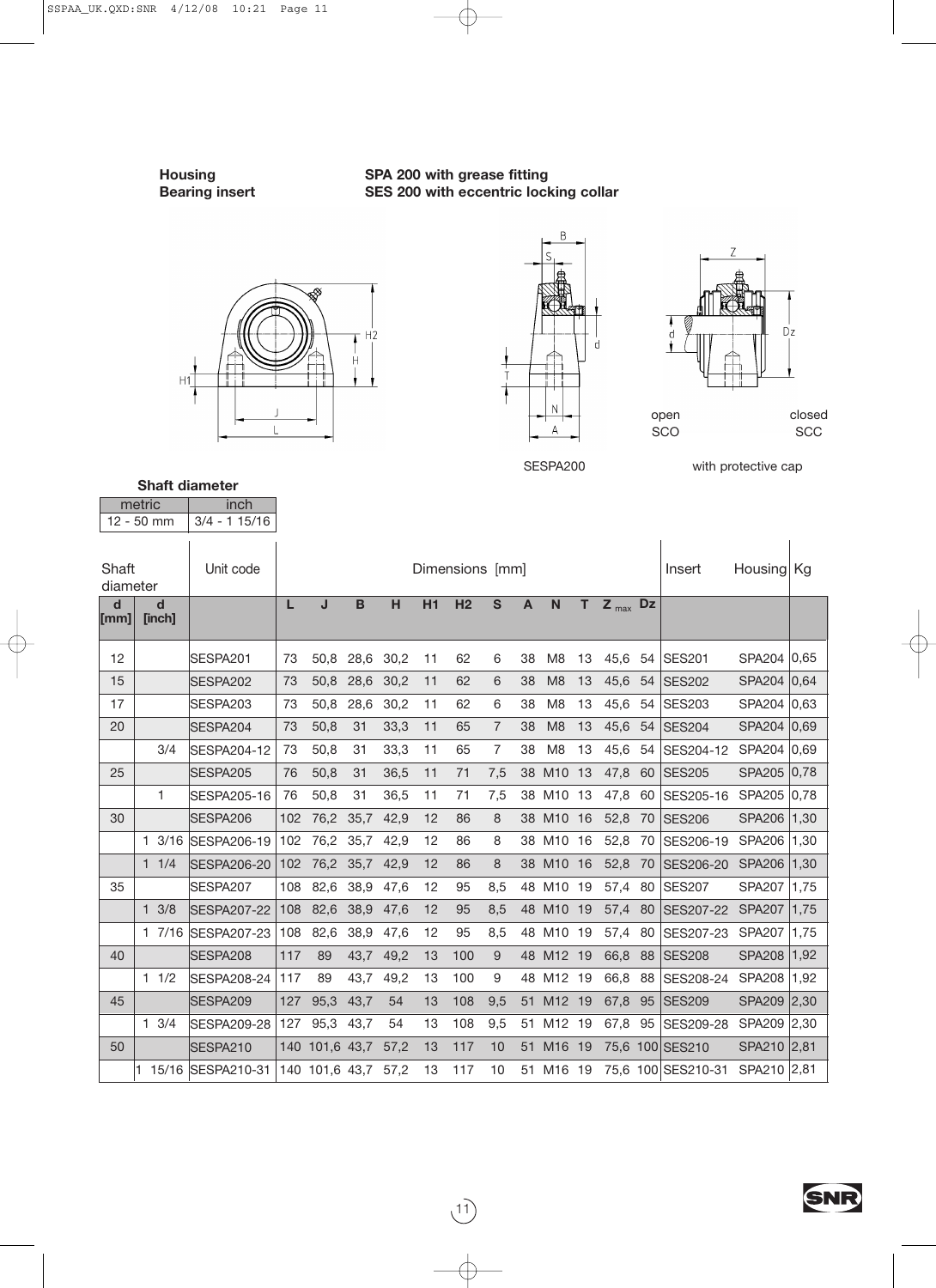

# **Four-bolt flanged units**

**Four-bolt flanged housing SF 200 with grease fitting Bearing insert SUC 200 with set screws**







**Shaft diameter**

| טוועוג עועוווטגטו |               |  |  |  |  |  |  |  |  |  |  |
|-------------------|---------------|--|--|--|--|--|--|--|--|--|--|
| metric            | inch          |  |  |  |  |  |  |  |  |  |  |
| $12 - 60$ mm      | $3/4 - 27/16$ |  |  |  |  |  |  |  |  |  |  |

| Shaft<br>diameter   |                  | Unit code          |     |       |             |              | Dimensions [mm] |           |                         |                         |    |           |           | Insert           | Housing      | Kg   |
|---------------------|------------------|--------------------|-----|-------|-------------|--------------|-----------------|-----------|-------------------------|-------------------------|----|-----------|-----------|------------------|--------------|------|
| $\mathbf d$<br>[mm] | d<br>[inch]      |                    | L   | J     | $\mathbf B$ | $\mathbf{A}$ | <b>A1</b>       | A2        | $\overline{\mathbf{s}}$ | $\overline{\mathsf{T}}$ | N. | $Z_{max}$ | <b>Dz</b> |                  |              |      |
| 12                  |                  | <b>SUCF201</b>     | 86  | 64    | 31          | 15           | 25,5            | 12        | 12,7                    | 33,3                    | 12 | 37,8      | 54        | <b>SUC201</b>    | <b>SF204</b> | 0,66 |
| 15                  |                  | SUCF202            | 86  | 64    | 31          | 15           | 25,5            | 12        |                         | 12,7 33,3               | 12 | 37,8      | 54        | <b>SUC202</b>    | <b>SF204</b> | 0,64 |
| 17                  |                  | SUCF203            | 86  | 64    | 31          | 15           | 25,5            | 12        | 12,7                    | 33,3                    | 12 | 37,8      | 54        | <b>SUC203</b>    | <b>SF204</b> | 0,63 |
| 20                  |                  | SUCF204            | 86  | 64    | 31          | 15           | 25,5            | 12        | 12.7                    | 33,3                    | 12 | 37,8      | 54        | <b>SUC204</b>    | <b>SF204</b> | 0,61 |
|                     | 3/4              | <b>SUCF204-12</b>  | 86  | 64    | 31          | 15           | 25,5            | 12        | 12,7                    | 33,3                    | 12 | 37,8      | 54        | SUC204-12        | <b>SF204</b> | 0,61 |
| 25                  |                  | <b>SUCF205</b>     | 95  | 70    | 34,1        | 16           | 27              | 14        |                         | 14,3 35,8               | 12 | 39,9      | 60        | <b>SUC205</b>    | <b>SF205</b> | 0,82 |
|                     | 1.               | SUCF205-16         | 95  | 70    | 34,1        | 16           | 27              | 14        | 14.3                    | 35,8                    | 12 | 39,9      | 60        | SUC205-16        | <b>SF205</b> | 0,82 |
| 30                  |                  | SUCF206            | 108 | 83    | 38,1        | 18           | 30,5            | 14        | 15,9                    | 40,2                    | 12 | 44,4      | 70        | <b>SUC206</b>    | <b>SF206</b> | 1,13 |
|                     | 1 3/16           | <b>SUCF206-19</b>  | 108 | 83    | 38,1        | 18           | 30,5            | 14        | 15,9                    | 40,2                    | 12 | 44,4      | 70        | SUC206-19        | <b>SF206</b> | 1,13 |
|                     | 11/4             | <b>SUCF206-20</b>  | 108 | 83    | 38,1        | 18           | 30,5            | 14        | 15,9                    | 40,2                    | 12 | 44,4      | 70        | <b>SUC206-20</b> | <b>SF206</b> | 1,13 |
| 35                  |                  | SUCF207            | 116 | 92    | 42,9        | 19           | 33,5            | 14,5      | 17,5                    | 44,4                    | 14 | 48,2      | 80        | <b>SUC207</b>    | <b>SF207</b> | 1,41 |
|                     | 13/8             | <b>SUCF207-22</b>  | 116 | 92    | 42,9        | 19           |                 | 33,5 14,5 | 17,5                    | 44,4                    | 14 | 48,2      | 80        | <b>SUC207-22</b> | <b>SF207</b> | 1,41 |
|                     |                  | 1 7/16 SUCF207-23  | 116 | 92    | 42,9        | 19           |                 | 33,5 14,5 | 17,5                    | 44,4                    | 14 | 48,2      | 80        | SUC207-23        | <b>SF207</b> | 1,41 |
| 40                  |                  | SUCF208            | 130 | 102   | 49,2        | 21           | 36              | 14,5      | 19                      | 51,2                    | 16 | 54,4      | 88        | <b>SUC208</b>    | <b>SF208</b> | 1,89 |
|                     | 11/2             | <b>SUCF208-24</b>  | 130 | 102   | 49,2        | 21           | 36              | 14,5      | 19                      | 51,2                    | 16 | 54,4      | 88        | SUC208-24        | <b>SF208</b> | 1,89 |
| 45                  |                  | SUCF209            | 137 | 105   | 49,2        | 22           | 38              | 15,5      | 19                      | 52,2                    | 16 | 55,9      | 95        | <b>SUC209</b>    | <b>SF209</b> | 2,32 |
|                     | $1 \frac{3}{4}$  | <b>SUCF209-28</b>  | 137 | 105   | 49,2        | 22           | 38              | 15,5      | 19                      | 52,2                    | 16 | 55,9      | 95        | SUC209-28        | <b>SF209</b> | 2,32 |
| 50                  |                  | SUCF210            | 143 | $111$ | 51,6        | 22           | 40              | 15        | 19                      | 54,6                    | 16 | 59,8      | 100       | <b>SUC210</b>    | <b>SF210</b> | 2,65 |
|                     |                  | 1 15/16 SUCF210-31 | 143 | 111   | 51,6        | 22           | 40              | 15        | 19                      | 54,6                    | 16 | 59,8      | 100       | SUC210-31        | SF210        | 2,65 |
|                     | $\overline{2}$   | <b>SUCF211-32</b>  | 162 | 130   | 55,6        | 25           | 44              | 20        | 22,2                    | 58,4                    | 19 | 62,6      | 110       | <b>SUC211-32</b> | <b>SF211</b> | 4,06 |
| 55                  |                  | <b>SUCF211</b>     | 162 | 130   | 55,6        | 25           | 44              | 20        | 22,2                    | 58,4                    | 19 | 62,6      | 110       | <b>SUC211</b>    | SF211        | 4,06 |
|                     | $2 \frac{3}{16}$ | <b>SUCF211-35</b>  | 162 | 130   | 55,6        | 25           | 44              | 20        | 22,2                    | 58,4                    | 19 | 62,6      | 110       | SUC211-35        | <b>SF211</b> | 4,06 |
| 60                  |                  | <b>SUCF212</b>     | 175 | 143   | 65,1        | 29           | 48              | 20        | 25.4                    | 68,7                    | 19 | 72,9      | 120       | <b>SUC212</b>    | <b>SF212</b> | 5,48 |
|                     |                  | 2 7/16 SUCF212-39  | 175 | 143   | 65,1        | 29           | 48              | 20        | 25,4                    | 68,7                    | 19 | 72,9      | 120       | SUC212-39        | <b>SF212</b> | 5,48 |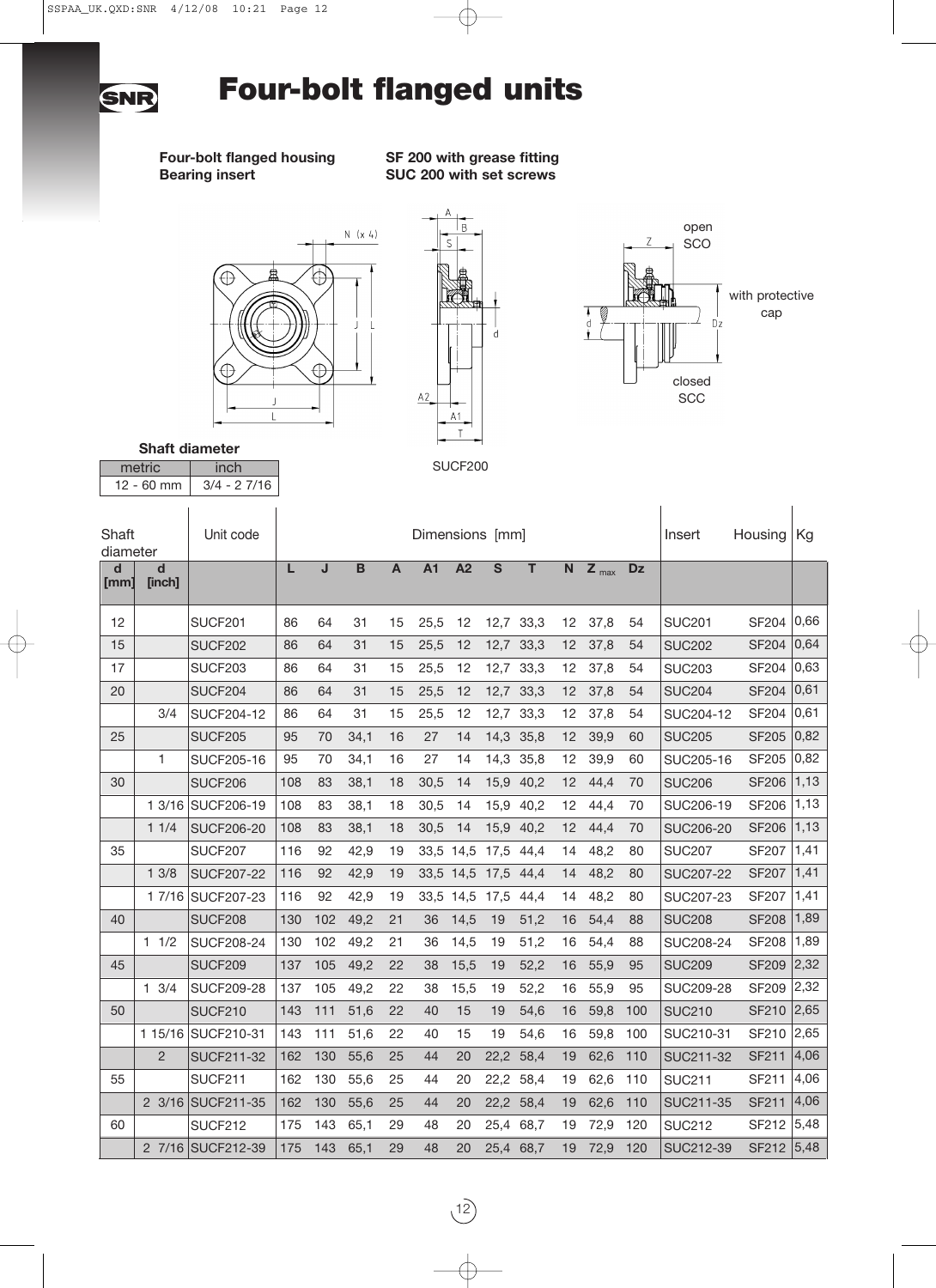**Four-bolt flanged housing SF 200 with grease fitting**

## **Bearing insert SES 200 with eccentric locking collar**





**Shaft diameter**

 $\begin{array}{|c|c|c|}\n \hline\n \text{metric} & \text{inch} \\
\hline\n 12 - 60 \text{ mm} & 3/4 - 2\n \end{array}$  $12 - 60$  mm

| Shaft<br>diameter |                 | Unit code          |     |     |                |                | Dimensions [mm] |                 |                |           |                         |           |           | Insert        | Housing      | Kg   |
|-------------------|-----------------|--------------------|-----|-----|----------------|----------------|-----------------|-----------------|----------------|-----------|-------------------------|-----------|-----------|---------------|--------------|------|
| d<br>[mm]         | d<br>[inch]     |                    | L   | J   | $\overline{B}$ | $\overline{A}$ | <b>A1</b>       | $\overline{A2}$ | $\mathbf{s}$   | T         | $\overline{\mathsf{N}}$ | $Z_{max}$ | <b>Dz</b> |               |              |      |
| 12                |                 | <b>SESF201</b>     | 86  | 64  | 28,6           | 15             | 25,5            | 12              | 6              | 37,6      | 12                      | 37,8      | 46        | <b>SES201</b> | <b>SF204</b> | 0,59 |
| 15                |                 | SESF202            | 86  | 64  | 28,6           | 15             | 25,5            | 12              | 6              | 37,6      | 12                      | 37,8      | 46        | <b>SES202</b> | <b>SF204</b> | 0,57 |
| 17                |                 | <b>SESF203</b>     | 86  | 64  | 28,6           | 15             | 25,5            | 12              | 6              | 37,6      | 12                      | 37,8      | 46        | <b>SES203</b> | <b>SF204</b> | 0,56 |
| 20                |                 | <b>SESF204</b>     | 86  | 64  | 31             | 15             | 25,5            | 12              | $\overline{7}$ | 39        | 12                      | 37,8      | 54        | <b>SES204</b> | <b>SF204</b> | 0,62 |
|                   | 3/4             | <b>SESF204-12</b>  | 86  | 64  | 31             | 15             | 25,5            | 12              | 7              | 39        | 12                      | 37,8      | 54        | SES204-12     | <b>SF204</b> | 0,62 |
| 25                |                 | <b>SESF205</b>     | 95  | 70  | 31             | 16             | 27              | 14              | 7,5            | 39,5      | 12                      | 39,9      | 60        | <b>SES205</b> | <b>SF205</b> | 0,82 |
|                   | 1               | SESF205-16         | 95  | 70  | 31             | 16             | 27              | 14              | 7,5            | 39,5      | 12                      | 39,9      | 60        | SES205-16     | <b>SF205</b> | 0,82 |
| 30                |                 | <b>SESF206</b>     | 108 | 83  | 35,7           | 18             | 30,5            | 14              | 8              | 45,7      | 12                      | 44,4      | 70        | <b>SES206</b> | <b>SF206</b> | 1,13 |
|                   |                 | 1 3/16 SESF206-19  | 108 | 83  | 35,7           | 18             | 30,5            | 14              | 8              | 45.7      | 12                      | 44,4      | 70        | SES206-19     | <b>SF206</b> | 1,13 |
|                   | 11/4            | <b>SESF206-20</b>  | 108 | 83  | 35,7           | 18             | 30,5            | 14              | 8              | 45,7      | 12                      | 44,4      | 70        | SES206-20     | <b>SF206</b> | 1,13 |
| 35                |                 | <b>SESF207</b>     | 116 | 92  | 38,9           | 19             | 33,5            | 14,5            | 8,5            | 49,4      | 14                      | 48,2      | 80        | <b>SES207</b> | <b>SF207</b> | 1,44 |
|                   | $1 \frac{3}{8}$ | <b>SESF207-22</b>  | 116 | 92  | 38,9           | 19             | 33,5            | 14,5            | 8,5            | 49,4      | 14                      | 48,2      | 80        | SES207-22     | <b>SF207</b> | 1,44 |
|                   | 17/16           | <b>SESF207-23</b>  | 116 | 92  | 38,9           | 19             | 33,5            | 14,5            | 8,5            | 49,4      | 14                      | 48,2      | 80        | SES207-23     | <b>SF207</b> | 1,44 |
| 40                |                 | SESF208            | 130 | 102 | 43,7           | 21             | 36              | 14,5            | 9              | 55,7      | 16                      | 54,4      | 88        | <b>SES208</b> | <b>SF208</b> | 1,90 |
|                   | 11/2            | SESF208-24         | 130 | 102 | 43,7           | 21             | 36              | 14,5            | 9              | 55,7      | 16                      | 54,4      | 88        | SES208-24     | <b>SF208</b> | 1,90 |
| 45                |                 | <b>SESF209</b>     | 137 | 105 | 43,7           | 22             | 38              | 15,5            | 9.5            | 56,2      | 16                      | 55,9      | 95        | <b>SES209</b> | <b>SF209</b> | 2,29 |
|                   | $1 \t3/4$       | <b>SESF209-28</b>  | 137 | 105 | 43,7           | 22             | 38              | 15,5            | 9,5            | 56,2      | 16                      | 55,9      | 95        | SES209-28     | <b>SF209</b> | 2,29 |
| 50                |                 | <b>SESF210</b>     | 143 | 111 | 43,7           | 22             | 40              | 15              | 10             | 55,7      | 16                      | 59,8 100  |           | <b>SES210</b> | SF210        | 2,62 |
|                   |                 | 1 15/16 SESF210-31 | 143 | 111 | 43,7           | 22             | 40              | 15              | 10             | 55,7      | 16                      | 59,8 100  |           | SES210-31     | SF210        | 2,62 |
|                   | $\overline{2}$  | SESF211-32         | 162 | 130 | 48,4           | 25             | 44              | 20              |                | 10,5 62,9 | 19                      | 62,6 110  |           | SES211-32     | <b>SF211</b> | 4,03 |
| 55                |                 | <b>SESF211</b>     | 162 | 130 | 48,4           | 25             | 44              | 20              |                | 10,5 62,9 | 19                      | 62,6      | 110       | <b>SES211</b> | SF211        | 4,03 |
| 60                |                 | <b>SESF212</b>     | 175 | 143 | 53,1           | 29             | 48              | 20              |                | 11, 71, 1 | 19                      | 72,9 120  |           | <b>SES212</b> | <b>SF212</b> | 5,35 |

 $(13)$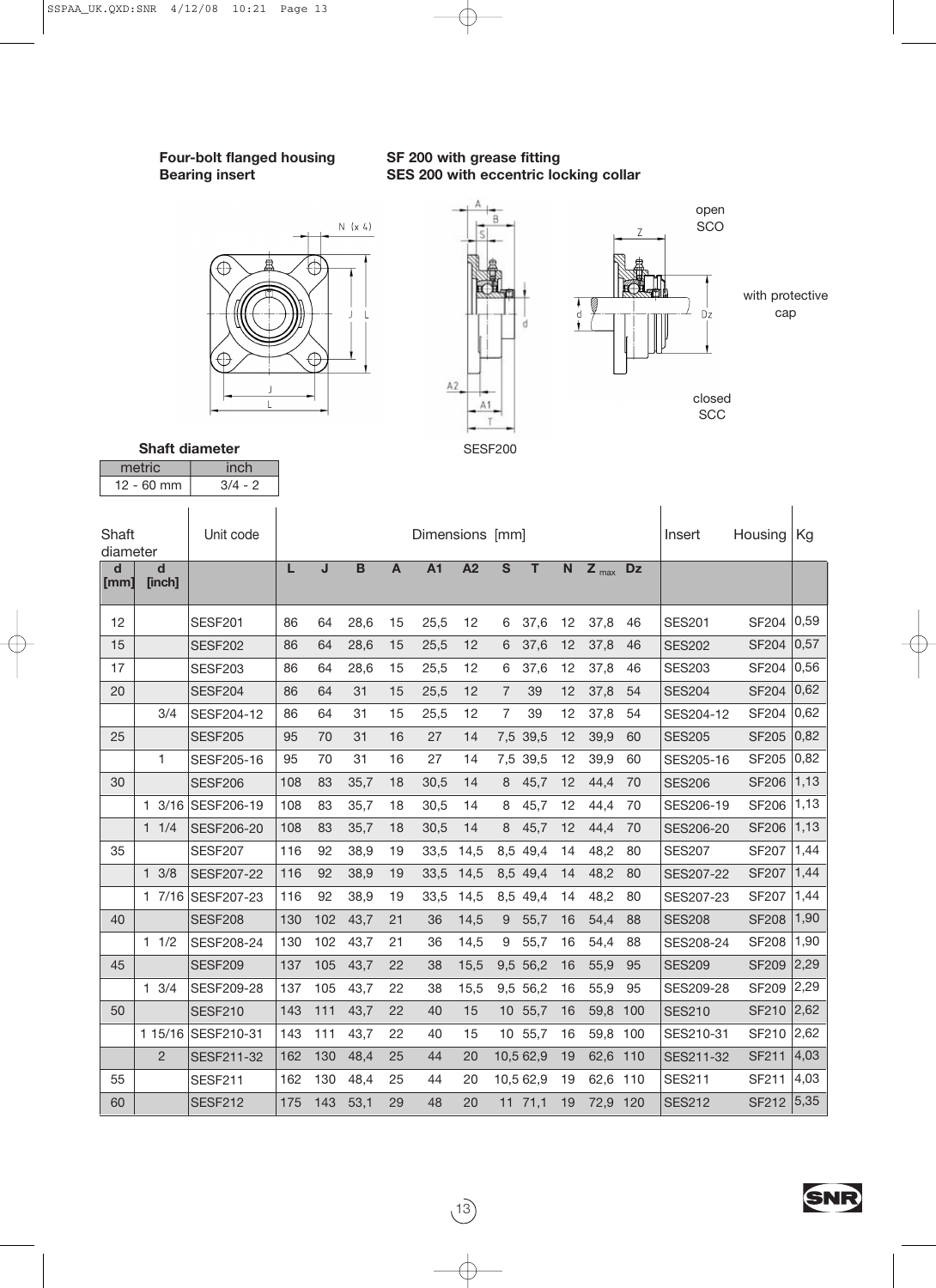

# **Two-bolt flanged units**

**Two-bolt flanged housing SFL 200 with grease fitting Bearing insert SUC 200 with set screws**







### metric | inch **Shaft diameter**

| $12 - 50$ mm      |              |             | $3/4 - 115/16$     |     |     |     |      |    |                 |                |              |      |             |           |           |               |             |  |
|-------------------|--------------|-------------|--------------------|-----|-----|-----|------|----|-----------------|----------------|--------------|------|-------------|-----------|-----------|---------------|-------------|--|
| Shaft<br>diameter |              |             | Unit code          |     |     |     |      |    | Dimensions [mm] |                |              |      |             |           |           | Insert        | Housing Kg  |  |
| d<br>[mm]         |              | d<br>[inch] |                    | L   | J   | н   | B    | A  | <b>A1</b>       | A <sub>2</sub> | $\mathbf{s}$ | T    | $\mathbf N$ | $Z_{max}$ | <b>Dz</b> |               |             |  |
| 12                |              |             | SUCFL201           | 112 | 90  | 60  | 31   | 15 | 25,5            | 12             | 12,7         | 33,3 | 12          | 37,8      | 46        | <b>SUC201</b> | SFL204 0,52 |  |
| 15                |              |             | SUCFL202           | 112 | 90  | 60  | 31   | 15 | 25,5            | 12             | 12,7         | 33,3 | 12          | 37,8      | 46        | <b>SUC202</b> | SFL204 0,51 |  |
| 17                |              |             | SUCFL203           | 112 | 90  | 60  | 31   | 15 | 25,5            | 12             | 12,7         | 33,3 | 12          | 37,8      | 46        | <b>SUC203</b> | SFL204 0,49 |  |
| 20                |              |             | SUCFL204           | 112 | 90  | 60  | 31   | 15 | 25,5            | 12             | 12,7         | 33,3 | 12          | 37,8      | 54        | <b>SUC204</b> | SFL204 0,47 |  |
|                   |              | 3/4         | <b>SUCFL204-12</b> | 112 | 90  | 60  | 31   | 15 | 25,5            | 12             | 12,7         | 33,3 | 12          | 37,8      | 54        | SUC204-12     | SFL204 0,47 |  |
| 25                |              |             | SUCFL205           | 125 | 99  | 68  | 34,1 | 16 | 27              | 13             | 14,3         | 35,8 | 16          | 39,9      | 60        | <b>SUC205</b> | SFL2050,60  |  |
|                   |              | 1           | <b>SUCFL205-16</b> | 125 | 99  | 68  | 34,1 | 16 | 27              | 13             | 14,3         | 35,8 | 16          | 39,9      | 60        | SUC205-16     | SFL2050,60  |  |
| 30                |              |             | SUCFL206           | 141 | 117 | 80  | 38,1 | 18 | 31              | 13             | 15,9         | 40,2 | 16          | 44,4      | 70        | <b>SUC206</b> | SFL206 0,89 |  |
|                   | 1.           | 3/16        | <b>SUCFL206-19</b> | 141 | 117 | 80  | 38,1 | 18 | 31              | 13             | 15,9         | 40,2 | 16          | 44,4      | 70        | SUC206-19     | SFL206 0.89 |  |
|                   | $\mathbf{1}$ | 1/4         | <b>SUCFL206-20</b> | 141 | 117 | 80  | 38,1 | 18 | 31              | 13             | 15,9         | 40,2 | 16          | 44,4      | 70        | SUC206-20     | SFL206 0,89 |  |
| 35                |              |             | SUCFL207           | 156 | 130 | 90  | 42,9 | 19 | 33              | 15             | 17,5         | 44,4 | 16          | 47,7      | 80        | <b>SUC207</b> | SFL207 1,18 |  |
|                   | $\mathbf{1}$ | 3/8         | <b>SUCFL207-22</b> | 156 | 130 | 90  | 42,9 | 19 | 33              | 15             | 17,5         | 44,4 | 16          | 47,7      | 80        | SUC207-22     | SFL207 1,18 |  |
|                   | $\mathbf{1}$ | 7/16        | <b>SUCFL207-23</b> | 156 | 130 | 90  | 42,9 | 19 | 33              | 15             | 17,5         | 44,4 | 16          | 47,7      | 80        | SUC207-23     | SFL207 1,18 |  |
| 40                |              |             | SUCFL208           | 172 | 144 | 100 | 49,2 | 21 | 36              | 15             | 19           | 51,2 | 16          | 54,4      | 88        | <b>SUC208</b> | SFL208 1,53 |  |
|                   | $\mathbf{1}$ | 1/2         | <b>SUCFL208-24</b> | 172 | 144 | 100 | 49,2 | 21 | 36              | 15             | 19           | 51,2 | 16          | 54,4      | 88        | SUC208-24     | SFL208 1,53 |  |
| 45                |              |             | SUCFL209           | 180 | 148 | 108 | 49,2 | 22 | 38              | 15             | 19           | 52,2 | 19          | 55,9      | 95        | <b>SUC209</b> | SFL209 1,81 |  |
|                   | $\mathbf{1}$ | 3/4         | <b>SUCFL209-28</b> | 180 | 148 | 108 | 49,2 | 22 | 38              | 15             | 19           | 52,2 | 19          | 55,9      | 95        | SUC209-28     | SFL209 1,81 |  |
| 50                |              |             | SUCFL210           | 190 | 157 | 115 | 51,6 | 22 | 39              | 16             | 19           | 54,6 | 19          | 59,8      |           | 100 SUC210    | SFL210 2,17 |  |
|                   |              | 1 15/16     | SUCFL210-31        | 190 | 157 | 115 | 51,6 | 22 | 39              | 16             | 19           | 54,6 | 19          | 59,8      |           | 100 SUC210-31 | SFL210 2,17 |  |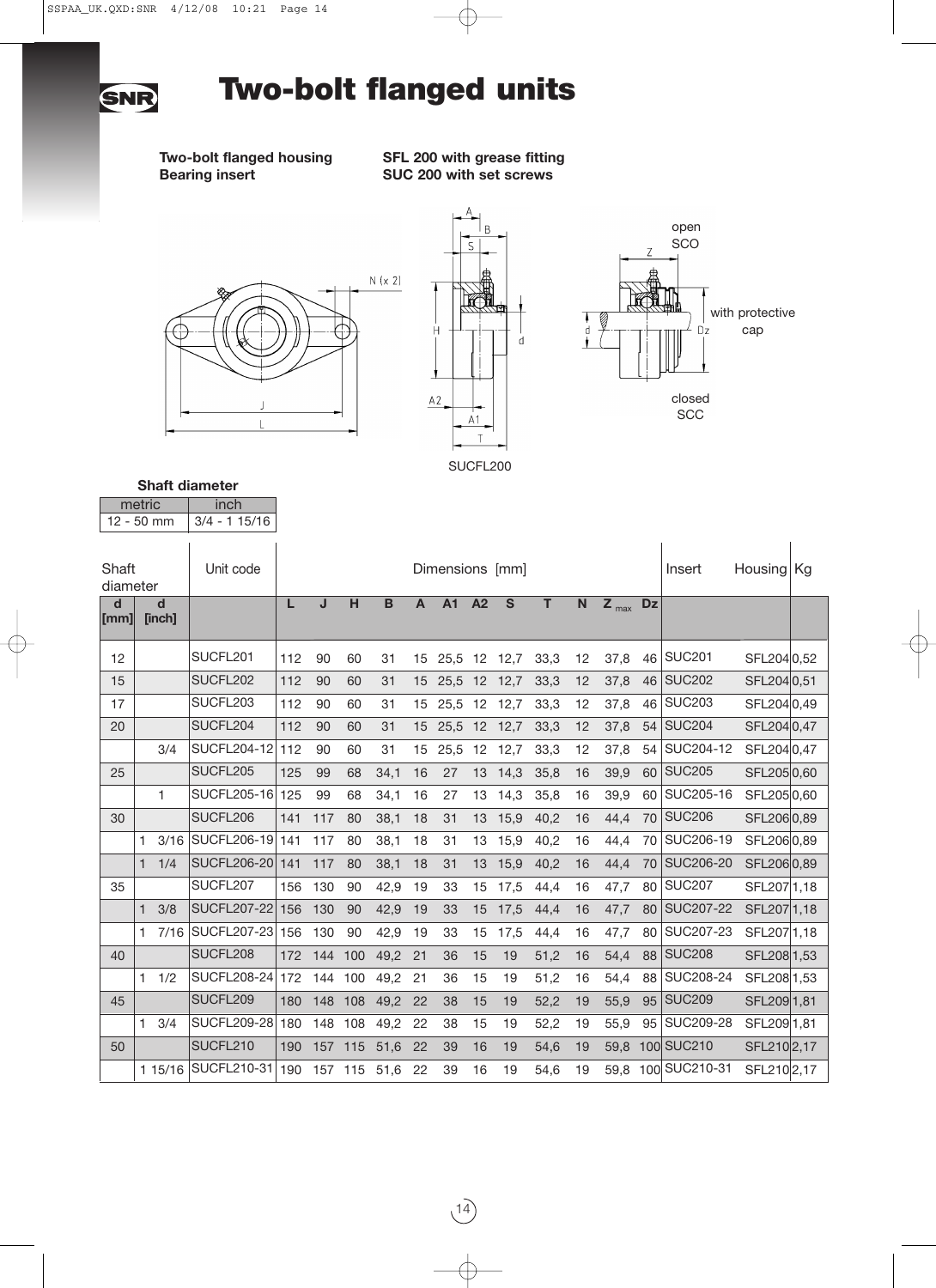### **Two-bolt flanged housing SFL 200 with grease fitting Bearing insert SES 200 with eccentric locking collar**





SESFL200

| <b>Shaft diameter</b> |      |
|-----------------------|------|
| metric                | inch |

|                      | $12 - 50$ mm     | $3/4 - 115/16$     |     |         |     |             |                |                 |    |                |      |    |         |           |                  |               |      |
|----------------------|------------------|--------------------|-----|---------|-----|-------------|----------------|-----------------|----|----------------|------|----|---------|-----------|------------------|---------------|------|
| Shaft<br>diameter    |                  | Unit code          |     |         |     |             |                | Dimensions [mm] |    |                |      |    |         |           | Insert           | Housing Kg    |      |
| d<br>$\mathsf{[mm]}$ | d<br>[inch]      |                    | L   | J       | H   | $\mathbf B$ | $\overline{A}$ | <b>A1</b>       | A2 | $\mathbf{s}$   | T    | N  | $Z$ max | <b>Dz</b> |                  |               |      |
| 12                   |                  | SESFL201           | 112 | 90      | 60  | 28,6        | 15             | 25,5            | 12 | 6              | 37,6 | 12 | 37,8    |           | 46 SES201        | <b>SFL204</b> | 0,45 |
| 15                   |                  | SESFL202           | 112 | 90      | 60  | 28,6        | 15             | 25,5            | 12 | 6              | 37,6 | 12 | 37,8    | 46        | <b>SES202</b>    | <b>SFL204</b> | 0,44 |
| 17                   |                  | SESFL203           | 112 | 90      | 60  | 28,6        | 15             | 25,5 12         |    | 6              | 37,6 | 12 | 37,8    | 46        | <b>SES203</b>    | <b>SFL204</b> | 0,42 |
| 20                   |                  | SESFL204           | 112 | 90      | 60  | 31          | 15             | 25,5 12         |    | $\overline{7}$ | 39   | 12 | 37,8    | 54        | <b>SES204</b>    | <b>SFL204</b> | 0,48 |
|                      | 3/4              | SESFL204-12        | 112 | 90      | 60  | 31          | 15             | 25,5            | 12 | $\overline{7}$ | 39   | 12 | 37,8    | 54        | SES204-12        | <b>SFL204</b> | 0,48 |
| 25                   |                  | SESFL205           | 125 | 99      | 68  | 31          | 16             | 27              | 13 | 7,5            | 39,5 | 16 | 39,9    | 60        | <b>SES205</b>    | <b>SFL205</b> | 0,60 |
|                      | 1                | <b>SESFL205-16</b> | 125 | 99      | 68  | 31          | 16             | 27              | 13 | 7,5            | 39,5 | 16 | 39,9    | 60        | SES205-16        | <b>SFL205</b> | 0,60 |
| 30                   |                  | SESFL206           | 141 | 117     | 80  | 35,7        | 18             | 31              | 13 | 8              | 45,7 | 16 | 44,4    |           | 70 SES206        | <b>SFL206</b> | 0,88 |
|                      | $1 \frac{3}{16}$ | <b>SESFL206-19</b> | 141 | 117     | 80  | 35,7        | 18             | 31              | 13 | 8              | 45,7 | 16 | 44,4    | 70        | SES206-19        | <b>SFL206</b> | 0,88 |
|                      | 11/4             | <b>SESFL206-20</b> | 141 | 117     | 80  | 35,7        | 18             | 31              | 13 | 8              | 45,7 | 16 | 44,4    | 70        | SES206-20        | <b>SFL206</b> | 0,88 |
| 35                   |                  | SESFL207           | 156 | 130     | 90  | 38,9        | 19             | 33              | 15 | 8,5            | 49,4 | 16 | 47,7    | 80        | <b>SES207</b>    | <b>SFL207</b> | 1,21 |
|                      | $1 \frac{3}{8}$  | <b>SESFL207-22</b> | 156 | 130     | 90  | 38,9        | 19             | 33              | 15 | 8,5            | 49,4 | 16 | 47,7    | 80        | SES207-22 SFL207 |               | 1,21 |
|                      | 17/16            | <b>SESFL207-23</b> | 156 | 130     | 90  | 38,9        | 19             | 33              | 15 | 8,5            | 49,4 | 16 | 47,7    | 80        | SES207-23        | <b>SFL207</b> | 1,21 |
| 40                   |                  | SESFL208           | 172 | 144     | 100 | 43,7        | 21             | 36              | 15 | 9              | 55,7 | 16 | 54,4    | 88        | <b>SES208</b>    | <b>SFL208</b> | 1,54 |
|                      | 11/2             | <b>SESFL208-24</b> | 172 | 144     | 100 | 43,7        | 21             | 36              | 15 | 9              | 55,7 | 16 | 54,4    | 88        | SES208-24        | <b>SFL208</b> | 1,54 |
| 45                   |                  | SESFL209           | 180 | 148     | 108 | 43,7        | 22             | 38              | 15 | 9,5            | 56,2 | 19 | 55,9    | 95        | <b>SES209</b>    | <b>SFL209</b> | 1,79 |
|                      | $1 \frac{3}{4}$  | <b>SESFL209-28</b> | 180 | 148     | 108 | 43,7        | 22             | 38              | 15 | 9,5            | 56,2 | 19 | 55,9    | 95        | SES209-28        | <b>SFL209</b> | 1,79 |
| 50                   |                  | SESFL210           | 190 | 157 115 |     | 43,7        | 22             | 39              | 16 | 10             | 55,7 | 19 | 59,8    |           | 100 SES210       | <b>SFL210</b> | 2,15 |
|                      | 1 15/16          | SESFL210-31        | 190 | 157 115 |     | 43,7        | 22             | 39              | 16 | 10             | 55,7 | 19 | 59.8    |           | 100 SES210-31    | <b>SFL210</b> | 2,15 |

 $\overrightarrow{15}$ 

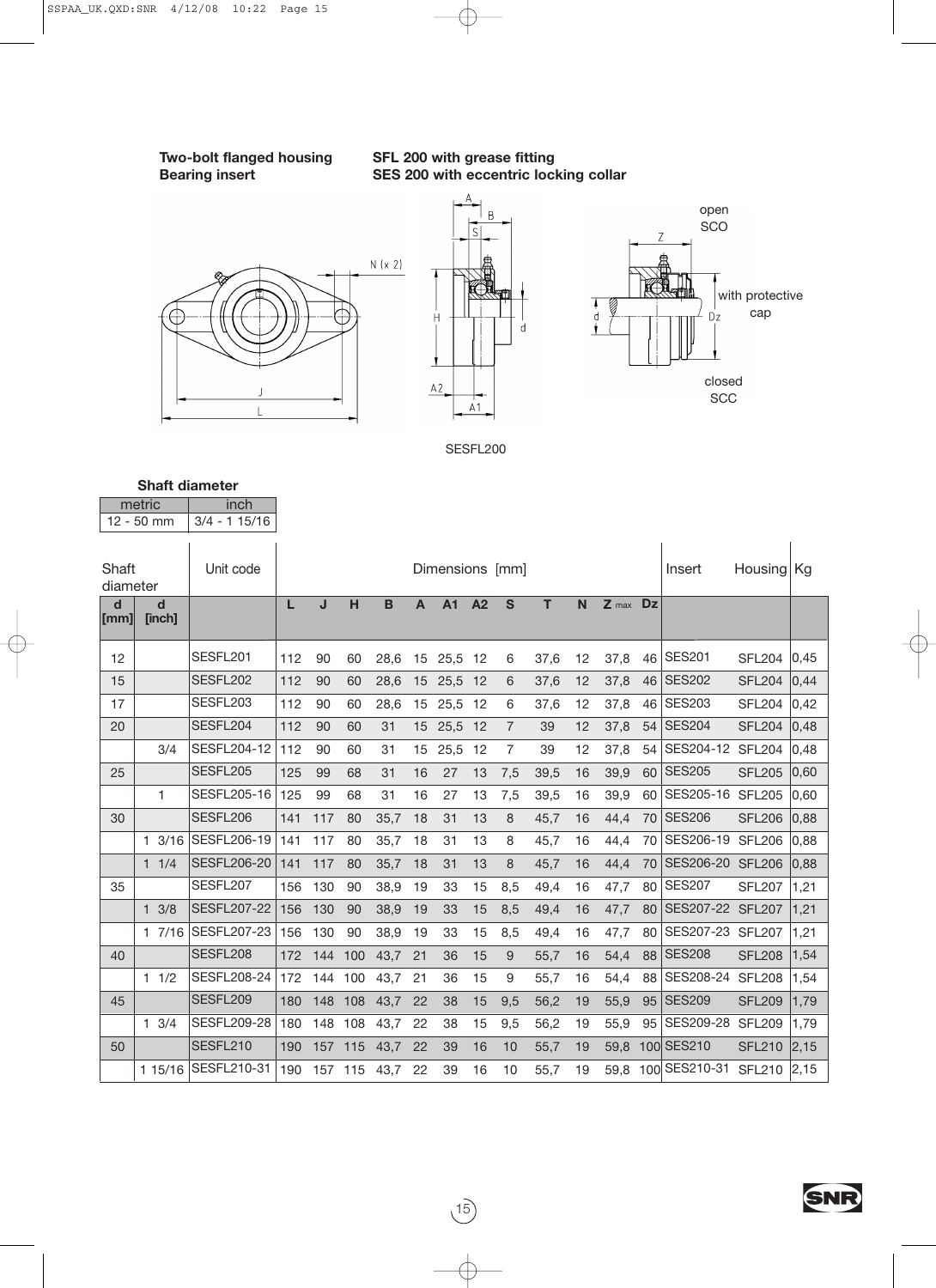

# **Take-up unit**

**Housing ST 200 with grease fitting Bearing insert SUC 200 with set screws**





### **Shaft diameter**

| metric       | unch.          |
|--------------|----------------|
| $12 - 50$ mm | $3/4 - 115/16$ |

| Shaft<br>diameter  |                       | Unit code         |     |     |                           |                |           |          | Dimensions [mm] |              |    |    |  |
|--------------------|-----------------------|-------------------|-----|-----|---------------------------|----------------|-----------|----------|-----------------|--------------|----|----|--|
| d<br>$\lceil$ [mm] | $\mathbf d$<br>[inch] |                   | L   | H   | $\boldsymbol{\mathsf{A}}$ | $\overline{B}$ | <b>A1</b> | A2       | E               | $\mathbf{s}$ | L1 | L2 |  |
| 12                 |                       | <b>SUCT201</b>    | 94  | 89  | 32                        | 31             | 21        | $12+0.2$ | $76_{-0.5}$     | 12,7         | 61 | 10 |  |
| 15                 |                       | <b>SUCT202</b>    | 94  | 89  | 32                        | 31             | 21        | $12+0.2$ | $76_{-0.5}$     | 12,7         | 61 | 10 |  |
| 17                 |                       | <b>SUCT203</b>    | 94  | 89  | 32                        | 31             | 21        | $12+0.2$ | $76_{-0.5}$     | 12,7         | 61 | 10 |  |
| 20                 |                       | SUCT204           | 94  | 89  | 32                        | 31             | 21        | $12+0.2$ | $76_{-0.5}$     | 12,7         | 61 | 10 |  |
|                    | 3/4                   | SUCT204-12        | 94  | 89  | 32                        | 31             | 21        | $12+0.2$ | $76_{-0,5}$     | 12,7         | 61 | 10 |  |
| 25                 |                       | <b>SUCT205</b>    | 97  | 89  | 32                        | 34,1           | 24        | $12+0.2$ | $76_{-0,5}$     | 14,3         | 62 | 10 |  |
|                    | 1                     | SUCT205-16        | 97  | 89  | 32                        | 34,1           | 24        | $12+0.2$ | $76_{-0.5}$     | 14,3         | 62 | 10 |  |
| 30                 |                       | <b>SUCT206</b>    | 113 | 102 | 37                        | 38,1           | 28        | $12+0.2$ | $89_{-0,5}$     | 15,9         | 70 | 10 |  |
|                    | $1 \frac{3}{16}$      | <b>SUCT206-19</b> | 113 | 102 | 37                        | 38,1           | 28        | $12+0.2$ | $89_{-0.5}$     | 15,9         | 70 | 10 |  |
|                    | 11/4                  | <b>SUCT206-20</b> | 113 | 102 | 37                        | 38,1           | 28        | $12+0.2$ | $89_{-0.5}$     | 15,9         | 70 | 10 |  |
| 35                 |                       | <b>SUCT207</b>    | 129 | 102 | 37                        | 42,9           | 30        | $12+0.2$ | $89_{-0.5}$     | 17,5         | 78 | 13 |  |
|                    | $1 \frac{3}{8}$       | <b>SUCT207-22</b> | 129 | 102 | 37                        | 42,9           | 30        | $12+0.2$ | $89_{-0.5}$     | 17,5         | 78 | 13 |  |
|                    | 17/16                 | <b>SUCT207-23</b> | 129 | 102 | 37                        | 42,9           | 30        | $12+0.2$ | $89_{-0.5}$     | 17,5         | 78 | 13 |  |
| 40                 |                       | <b>SUCT208</b>    | 144 | 114 | 49                        | 49,2           | 33        | $16+0.2$ | $102_{-0.5}$    | 19           | 88 | 16 |  |
|                    | 11/2                  | <b>SUCT208-24</b> | 144 | 114 | 49                        | 49,2           | 33        | $16+0.2$ | $102_{-0.5}$    | 19           | 88 | 16 |  |
| 45                 |                       | <b>SUCT209</b>    | 144 | 117 | 49                        | 49,2           | 35        | $16+0.2$ | $102_{-0.5}$    | 19           | 87 | 16 |  |
|                    | $1 \t3/4$             | <b>SUCT209-28</b> | 144 | 117 | 49                        | 49,2           | 35        | $16+0.2$ | $102_{-0.5}$    | 19           | 87 | 16 |  |
| 50                 |                       | <b>SUCT210</b>    | 149 | 117 | 49                        | 51,6           | 37        | $16+0.2$ | $102_{-0.5}$    | 19           | 90 | 16 |  |
|                    | 1 15/16               | SUCT210-31        | 149 | 117 | 49                        | 51,6           | 37        | $16+0.2$ | $102_{-0.5}$    | 19           | 90 | 16 |  |

 $(16)$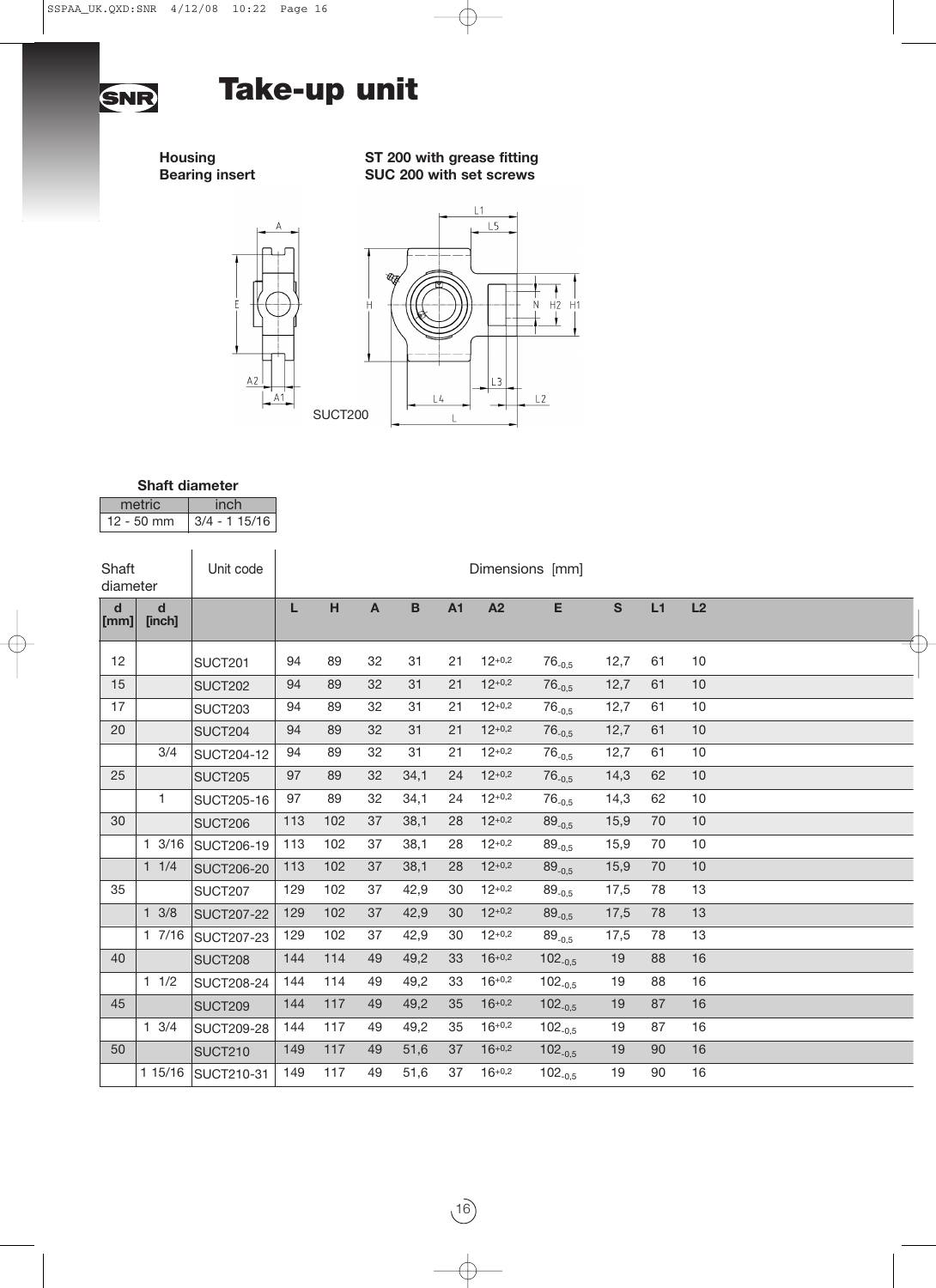



 $\overline{B}$ 

KX

d

closed **SCC** SUCT200 with protective cap

|    |    |      |    |           |                |            |           | Insert           | Housing      | Kg   |
|----|----|------|----|-----------|----------------|------------|-----------|------------------|--------------|------|
| L3 | L4 | L5   | N  | <b>H1</b> | H <sub>2</sub> | $Z_{max.}$ | <b>Dz</b> |                  |              |      |
| 16 | 51 | 35,5 | 19 | 51        | 32             | 45,6       | 54        | <b>SUC201</b>    | ST204        | 0,84 |
| 16 | 51 | 35,5 | 19 | 51        | 32             | 45,6       | 54        | <b>SUC202</b>    | ST204        | 0,83 |
| 16 | 51 | 35,5 | 19 | 51        | 32             | 45,6       | 54        | <b>SUC203</b>    | ST204        | 0,81 |
| 16 | 51 | 35,5 | 19 | 51        | 32             | 45,6       | 54        | <b>SUC204</b>    | ST204        | 0,79 |
| 16 | 51 | 35,5 | 19 | 51        | 32             | 45,6       | 54        | SUC204-12        | ST204        | 0,79 |
| 16 | 51 | 36,5 | 19 | 51        | 32             | 47,8       | 60        | <b>SUC205</b>    | ST205        | 0,88 |
| 16 | 51 | 36,5 | 19 | 51        | 32             | 47,8       | 60        | SUC205-16        | ST205        | 0,88 |
| 16 | 57 | 41,5 | 22 | 56        | 37             | 52,8       | 70        | <b>SUC206</b>    | ST206        | 1,36 |
| 16 | 57 | 41,5 | 22 | 56        | 37             | 52,8       | 70        | SUC206-19        | ST206        | 1,36 |
| 16 | 57 | 41,5 | 22 | 56        | 37             | 52,8       | 70        | <b>SUC206-20</b> | ST206        | 1,36 |
| 16 | 64 | 46   | 22 | 64        | 37             | 57,4       | 80        | <b>SUC207</b>    | ST207        | 1,72 |
| 16 | 64 | 46   | 22 | 64        | 37             | 57,4       | 80        | <b>SUC207-22</b> | ST207        | 1,72 |
| 16 | 64 | 46   | 22 | 64        | 37             | 57,4       | 80        | SUC207-23        | ST207        | 1,72 |
| 19 | 83 | 46,5 | 29 | 83        | 49             | 66,8       | 88        | <b>SUC208</b>    | <b>ST208</b> | 2,54 |
| 19 | 83 | 46,5 | 29 | 83        | 49             | 66,8       | 88        | SUC208-24        | ST208        | 2,54 |
| 19 | 83 | 45,5 | 29 | 83        | 49             | 67,8       | 95        | <b>SUC209</b>    | ST209        | 2,53 |
| 19 | 83 | 45,5 | 29 | 83        | 49             | 67,8       | 95        | SUC209-28        | ST209        | 2,53 |
| 19 | 86 | 47   | 29 | 83        | 49             | 75,6       | 100       | <b>SUC210</b>    | ST210        | 2,68 |
| 19 | 86 | 47   | 29 | 83        | 49             | 75,6       | 100       | SUC210-31        | ST210        | 2,68 |

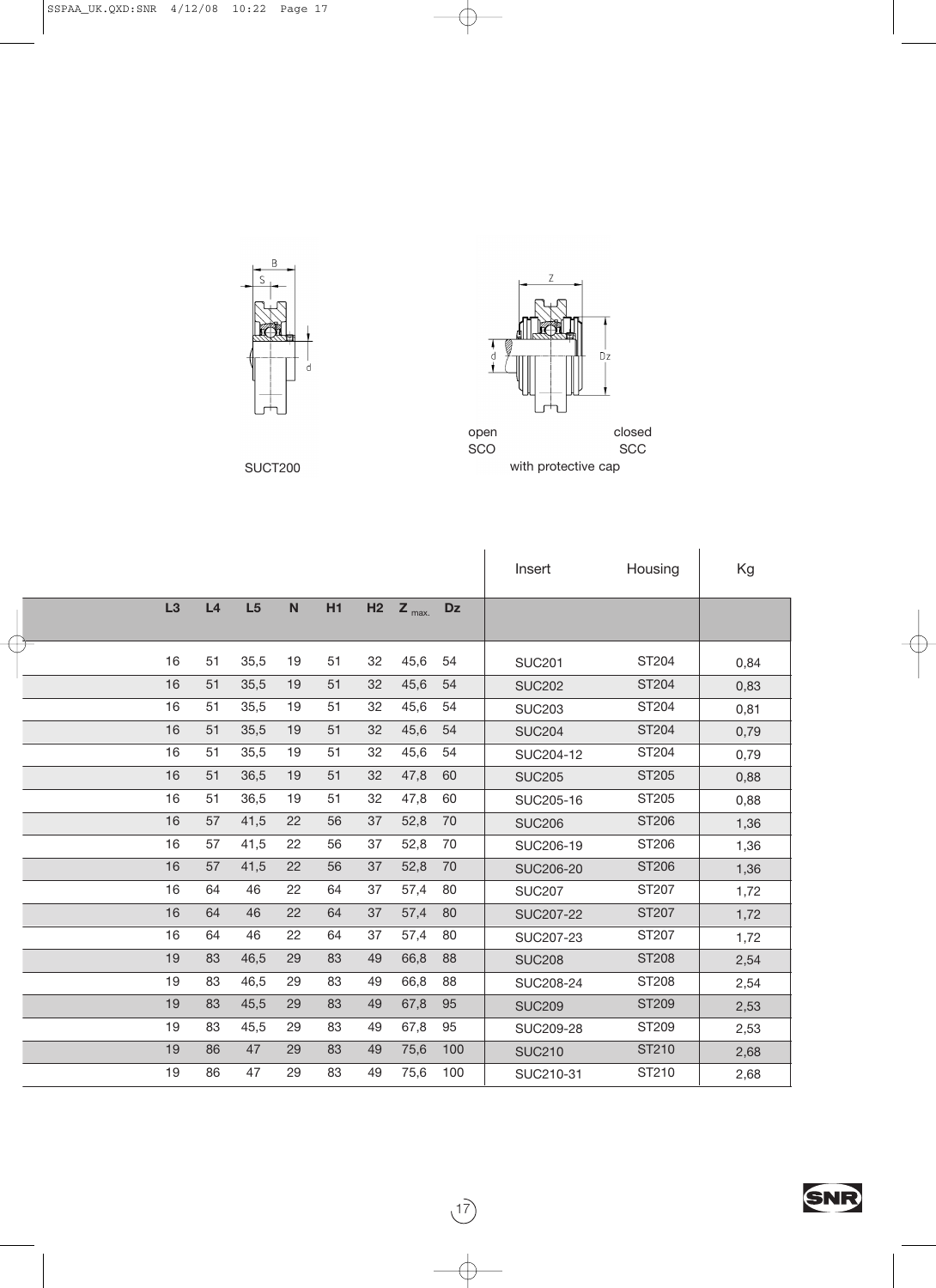

# **Take-up units**

SEST200

### **Housing ST 200 with grease fitting Bearing insert SES 200 with eccentric locking collar**





### **Shaft diameter**

metric inch<br>12 - 50 mm 3/4 - 1 1  $3/4 - 115/16$ 

| Shaft<br>diameter                            |                       | Unit code          |     |     |                         |             |           |          | Dimensions [mm] |                  |    |    |  |
|----------------------------------------------|-----------------------|--------------------|-----|-----|-------------------------|-------------|-----------|----------|-----------------|------------------|----|----|--|
| $\operatorname{\mathsf{d}}$<br>$\lceil$ [mm] | $\mathbf d$<br>[inch] |                    | L   | H   | $\overline{\mathsf{A}}$ | $\mathbf B$ | <b>A1</b> | A2       | E               | $\mathbf{s}$     | L1 | L2 |  |
| 12                                           |                       | <b>SEST201</b>     | 94  | 89  | 32                      | 28,6        | 21        | $12+0.2$ | $76_{-0.5}$     | 6                | 61 | 10 |  |
| 15                                           |                       | <b>SEST202</b>     | 94  | 89  | 32                      | 28,6        | 21        | $12+0.2$ | $76_{-0,5}$     | 6                | 61 | 10 |  |
| 17                                           |                       | <b>SEST203</b>     | 94  | 89  | 32                      | 28,6        | 21        | $12+0.2$ | $76_{-0,5}$     | 6                | 61 | 10 |  |
| 20                                           |                       | <b>SEST204</b>     | 94  | 89  | 32                      | 31          | 21        | $12+0.2$ | $76_{-0.5}$     | $\overline{7}$   | 61 | 10 |  |
|                                              | 3/4                   | SEST204-12         | 94  | 89  | 32                      | 31          | 21        | $12+0.2$ | $76_{-0.5}$     | $\overline{7}$   | 61 | 10 |  |
| 25                                           |                       | <b>SEST205</b>     | 97  | 89  | 32                      | 31          | 24        | $12+0.2$ | $76_{-0.5}$     | 7,5              | 62 | 10 |  |
|                                              | $\mathbf{1}$          | SEST205-16         | 97  | 89  | 32                      | 31          | 24        | $12+0.2$ | $76_{-0.5}$     | 7,5              | 62 | 10 |  |
| 30                                           |                       | <b>SEST206</b>     | 113 | 102 | 37                      | 35,7        | 28        | $12+0.2$ | $89_{-0.5}$     | 8                | 70 | 10 |  |
|                                              | $1 \frac{3}{16}$      | SEST206-19         | 113 | 102 | 37                      | 35,7        | 28        | $12+0.2$ | $89_{-0.5}$     | 8                | 70 | 10 |  |
|                                              | 11/4                  | <b>SEST206-20</b>  | 113 | 102 | 37                      | 35,7        | 28        | $12+0.2$ | $89_{-0,5}$     | 8                | 70 | 10 |  |
| 35                                           |                       | <b>SEST207</b>     | 129 | 102 | 37                      | 38,9        | 30        | $12+0.2$ | $89_{-0,5}$     | 8,5              | 78 | 13 |  |
|                                              | $1 \t3/8$             | <b>SEST207-22</b>  | 129 | 102 | 37                      | 38,9        | 30        | $12+0.2$ | $89_{-0.5}$     | 8,5              | 78 | 13 |  |
|                                              | 17/16                 | SEST207-23         | 129 | 102 | 37                      | 38,9        | 30        | $12+0.2$ | $89_{-0.5}$     | 8,5              | 78 | 13 |  |
| 40                                           |                       | <b>SEST208</b>     | 144 | 114 | 49                      | 43,7        | 33        | $16+0.2$ | $102_{-0.5}$    | $\boldsymbol{9}$ | 88 | 16 |  |
|                                              | 11/2                  | SEST208-24         | 144 | 114 | 49                      | 43,7        | 33        | $16+0.2$ | $102_{-0.5}$    | 9                | 88 | 16 |  |
| 45                                           |                       | <b>SEST209</b>     | 144 | 117 | 49                      | 43,7        | 35        | $16+0.2$ | $102_{-0.5}$    | 9,5              | 87 | 16 |  |
|                                              | $1 \t3/4$             | SEST209-28         | 144 | 117 | 49                      | 43,7        | 35        | $16+0.2$ | $102_{-0.5}$    | 9,5              | 87 | 16 |  |
| 50                                           |                       | <b>SEST210</b>     | 149 | 117 | 49                      | 43,7        | 37        | $16+0.2$ | $102_{-0.5}$    | 10               | 90 | 16 |  |
|                                              |                       | 1 15/16 SEST210-31 | 149 | 117 | 49                      | 43,7        | 37        | $16+0.2$ | $102_{-0.5}$    | 10               | 90 | 16 |  |

 $(18)$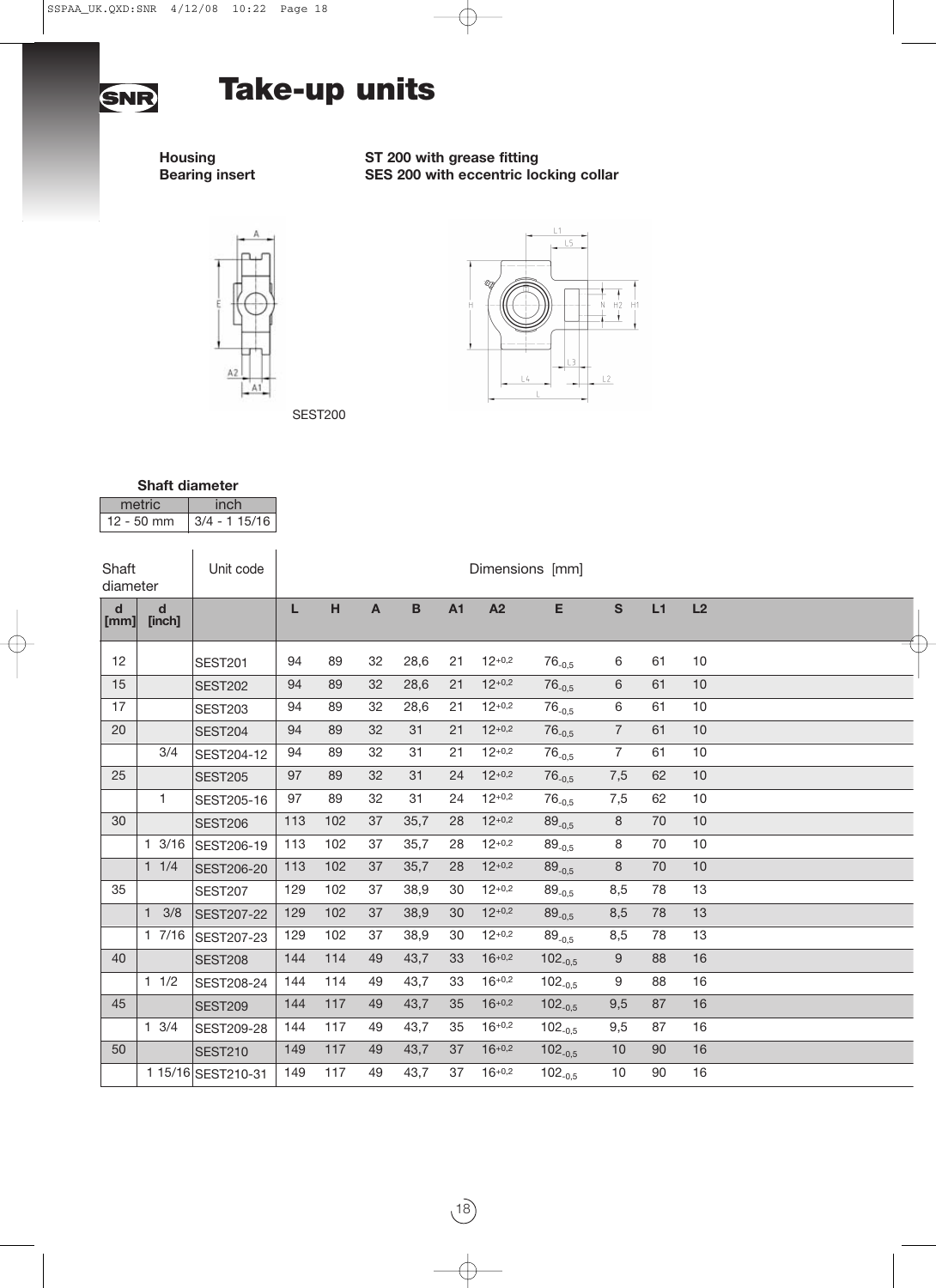



open SCO closed **SCC** SEST200 with protective cap

T Ξ Ī

Ξ 

Ī Ξ Ξ

|    |    |      |                           |           |    |           |     |               | Insert<br>Housing |      |
|----|----|------|---------------------------|-----------|----|-----------|-----|---------------|-------------------|------|
|    |    |      |                           |           |    |           |     |               |                   | Kg   |
| L3 | L4 | L5   | $\boldsymbol{\mathsf{N}}$ | <b>H1</b> | H2 | $Z_{max}$ | Dz  |               |                   |      |
|    |    |      |                           |           |    |           |     |               |                   |      |
| 16 | 51 | 35,5 | 19                        | 51        | 32 | 45,6      | 54  | <b>SES201</b> | ST204             | 0,77 |
| 16 | 51 | 35,5 | 19                        | 51        | 32 | 45,6      | 54  | <b>SES202</b> | ST204             | 0,76 |
| 16 | 51 | 35,5 | 19                        | 51        | 32 | 45,6      | 54  | <b>SES203</b> | ST204             | 0,74 |
| 16 | 51 | 35,5 | 19                        | 51        | 32 | 45,6      | 54  | <b>SES204</b> | ST204             | 0,80 |
| 16 | 51 | 35,5 | 19                        | 51        | 32 | 45,6      | 54  | SES204-12     | ST204             | 0,80 |
| 16 | 51 | 36,5 | 19                        | 51        | 32 | 47,8      | 60  | <b>SES205</b> | ST205             | 0,88 |
| 16 | 51 | 36,5 | 19                        | 51        | 32 | 47,8      | 60  | SES205-16     | ST205             | 0,88 |
| 16 | 57 | 41,5 | 22                        | 56        | 37 | 52,8      | 70  | <b>SES206</b> | ST206             | 1,36 |
| 16 | 57 | 41,5 | 22                        | 56        | 37 | 52,8      | 70  | SES206-19     | ST206             | 1,36 |
| 16 | 57 | 41,5 | 22                        | 56        | 37 | 52,8      | 70  | SES206-20     | ST206             | 1,36 |
| 16 | 64 | 46   | 22                        | 64        | 37 | 57,4      | 80  | <b>SES207</b> | ST207             | 1,75 |
| 16 | 64 | 46   | 22                        | 64        | 37 | 57,4      | 80  | SES207-22     | ST207             | 1,75 |
| 16 | 64 | 46   | 22                        | 64        | 37 | 57,4      | 80  | SES207-23     | ST207             | 1,75 |
| 19 | 83 | 46,5 | 29                        | 83        | 49 | 66,8      | 88  | <b>SES208</b> | <b>ST208</b>      | 2,55 |
| 19 | 83 | 46,5 | 29                        | 83        | 49 | 66,8      | 88  | SES208-24     | ST208             | 2,55 |
| 19 | 83 | 45,5 | 29                        | 83        | 49 | 67,8      | 95  | <b>SES209</b> | ST209             | 2,50 |
| 19 | 83 | 45,5 | 29                        | 83        | 49 | 67,8      | 95  | SES209-28     | ST209             | 2,50 |
| 19 | 86 | 47   | 29                        | 83        | 49 | 75,6      | 100 | <b>SES210</b> | ST210             | 2,66 |
| 19 | 86 | 47   | 29                        | 83        | 49 | 75,6      | 100 | SES210-31     | ST210             | 2,66 |

 $\overrightarrow{19}$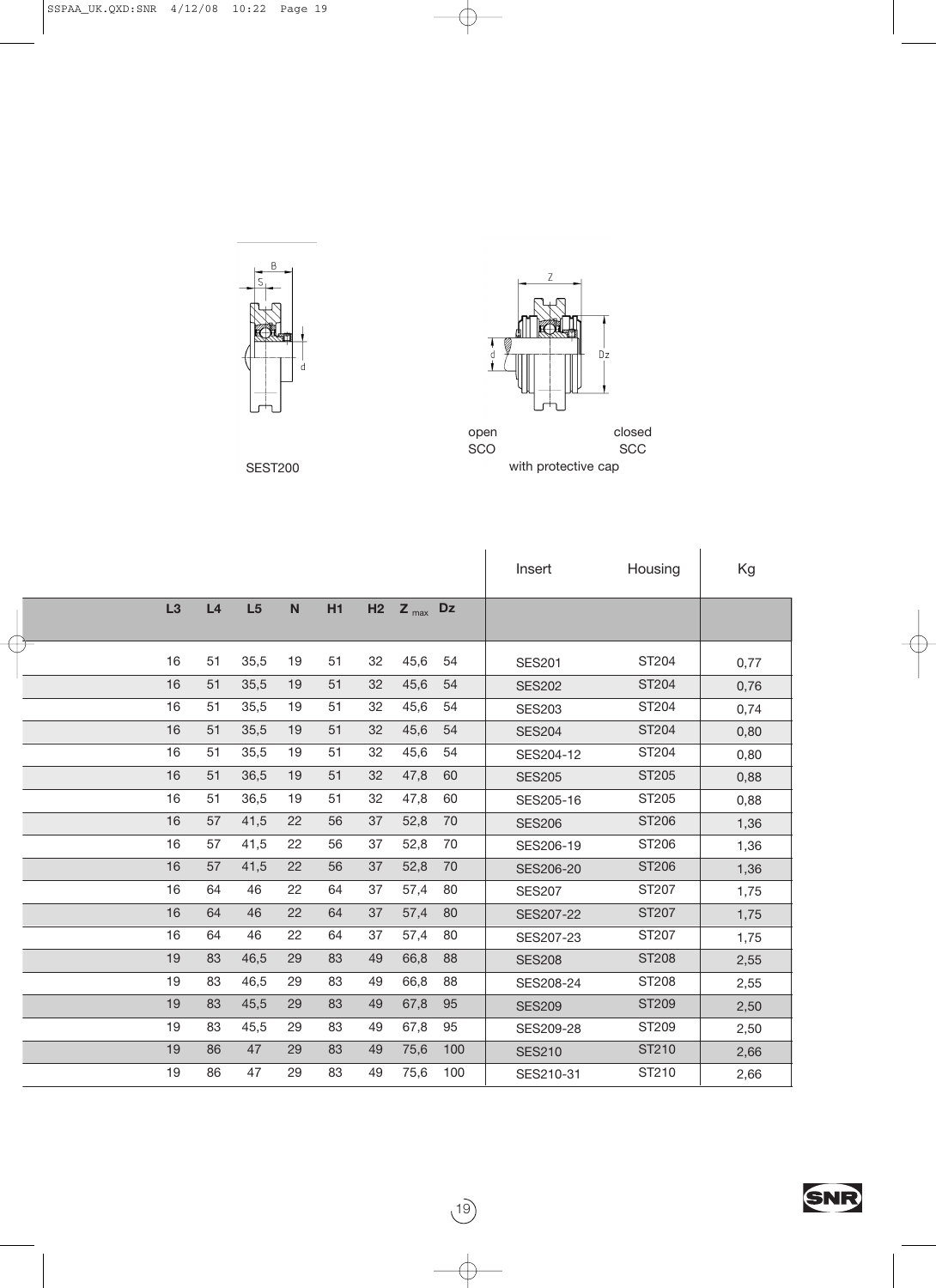

# **Bearing inserts with set screws - SUC200**

**Standard design with 2 set screws and lubrication holes in the outer ring**



| <b>Shaft diameter</b> |               |  |  |  |  |  |  |  |  |  |  |
|-----------------------|---------------|--|--|--|--|--|--|--|--|--|--|
| metric                | inch          |  |  |  |  |  |  |  |  |  |  |
| $12 - 60$ mm          | $3/4 - 27/16$ |  |  |  |  |  |  |  |  |  |  |

| Shaft<br>diameter   |                       | Bearing<br>code  |     |             |             | Dimensions [mm] | Load rating<br>[N] | Kg          |                  |             |                        |      |
|---------------------|-----------------------|------------------|-----|-------------|-------------|-----------------|--------------------|-------------|------------------|-------------|------------------------|------|
| $\mathbf d$<br>[mm] | $\mathbf d$<br>[inch] |                  | D   | $\mathbf B$ | $\mathbf s$ | $r_{min}$       | $\mathbf C$        | T           | G                | $C_r$ [dyn] | $C_{\text{or}}$ [stat] |      |
| 12                  |                       | <b>SUC201</b>    | 47  | 31          | 12,7        | 0,5             | 17                 | M6x1        | 5                | 10100       | 6800                   | 0,21 |
| 15                  |                       | <b>SUC202</b>    | 47  | 31          | 12,7        | 0,5             | 17                 | M6x1        | $\sqrt{5}$       | 10100       | 6800                   | 0,19 |
| 17                  |                       | <b>SUC203</b>    | 47  | 31          | 12,7        | 0,5             | 17                 | M6x1        | 5                | 10100       | 6800                   | 0,18 |
| 20                  |                       | <b>SUC204</b>    | 47  | 31          | 12,7        | 0,5             | 17                 | M6x1        | 5                | 10100       | 6800                   | 0,16 |
|                     | 3/4                   | SUC204-12        | 47  | 31          | 12,7        | 0,5             | 17                 | M6x1        | 5                | 10100       | 6800                   | 0,16 |
| 25                  |                       | <b>SUC205</b>    | 52  | 34,1        | 14,3        | 0,5             | 17                 | M6x1        | 5                | 11000       | 8000                   | 0,20 |
|                     | $\mathbf{1}$          | SUC205-16        | 52  | 34,1        | 14,3        | 0,5             | 17                 | M6x1        | $\sqrt{5}$       | 11000       | 8000                   | 0,20 |
| 30                  |                       | <b>SUC206</b>    | 62  | 38,1        | 15,9        | 0,5             | 19                 | M6x1        | $\mathbf 5$      | 15300       | 11500                  | 0,32 |
|                     | 1<br>3/16             | SUC206-19        | 62  | 38,1        | 15,9        | 0,5             | 19                 | M6x1        | 5                | 15300       | 11500                  | 0,32 |
|                     | 1/4<br>$\mathbf{1}$   | <b>SUC206-20</b> | 62  | 38,1        | 15,9        | 0,5             | 19                 | M6x1        | 5                | 15300       | 11500                  | 0,32 |
| 35                  |                       | <b>SUC207</b>    | 72  | 42,9        | 17,5        | 1               | 20                 | M8x1        | 6                | 20100       | 15600                  | 0,47 |
|                     | 3/8<br>1              | <b>SUC207-22</b> | 72  | 42,9        | 17,5        | 1               | 20                 | M8x1        | $6\,$            | 20100       | 15600                  | 0,47 |
|                     | 7/16<br>1.            | SUC207-23        | 72  | 42,9        | 17,5        | 1               | 20                 | M8x1        | 6                | 20100       | 15600                  | 0,47 |
| 40                  |                       | <b>SUC208</b>    | 80  | 49,2        | 19          | $\mathbf{1}$    | 21                 | M8x1        | 8                | 22800       | 18200                  | 0,63 |
|                     | 1/2<br>1.             | SUC208-24        | 80  | 49,2        | 19          | 1               | 21                 | M8x1        | 8                | 22800       | 18200                  | 0,63 |
| 45                  |                       | <b>SUC209</b>    | 85  | 49,2        | 19          | $\mathbf{1}$    | 22                 | M10x1,25    | $\boldsymbol{8}$ | 25700       | 20800                  | 0,69 |
|                     | 3/4<br>1.             | SUC209-28        | 85  | 49,2        | 19          | 1               | 22                 | M10x1,25    | 8                | 25700       | 20800                  | 0,69 |
| 50                  |                       | <b>SUC210</b>    | 90  | 51,6        | 19          | $\mathbf{1}$    | 24                 | M10x1,25    | 10               | 27500       | 23700                  | 0,77 |
|                     | 1 15/16               | SUC210-31        | 90  | 51,6        | 19          | 1               | 24                 | M10x1,25    | 10               | 27500       | 23700                  | 0,77 |
|                     | $\overline{2}$        | SUC211-32        | 100 | 55,6        | 22,2        | $\mathbf{1}$    | 25                 | M10x1,25    | 10               | 34000       | 25500                  | 1,06 |
| 55                  |                       | <b>SUC211</b>    | 100 | 55,6        | 22,2        | 1               | 25                 | M10x1,25 10 |                  | 34000       | 25500                  | 1,06 |
|                     | $ 2\rangle$<br>3/16   | SUC211-35        | 100 | 55,6        | 22,2        | 1               | 25                 | M10x1,25 10 |                  | 34000       | 25500                  | 1,06 |
| 60                  |                       | <b>SUC212</b>    | 110 | 65,1        | 25,4        | 1               | 27                 | M10x1,25 10 |                  | 41000       | 31500                  | 1,47 |
|                     | 2 <br>7/16            | SUC212-39        | 110 | 65,1        | 25,4        | $\mathbf{1}$    | 27                 | M10x1,25 10 |                  | 41000       | 31500                  | 1,47 |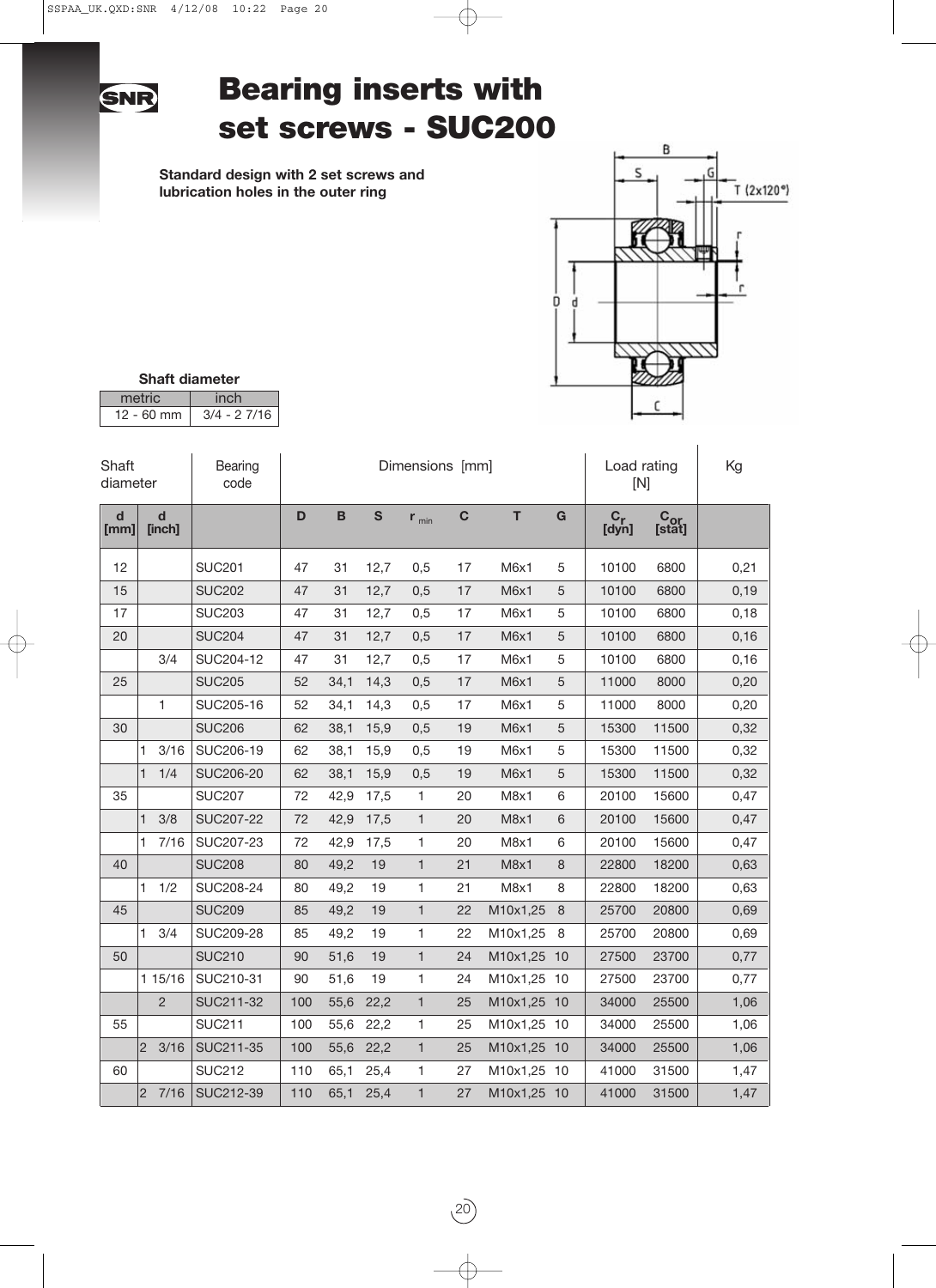# **Bearing inserts with eccentric locking collar - SES200**

**Standard design with eccentric locking collar and lubrication holes in the outer ring**



| <b>Shaft diameter</b> |           |  |  |  |  |  |  |  |  |  |
|-----------------------|-----------|--|--|--|--|--|--|--|--|--|
| inch<br>metric        |           |  |  |  |  |  |  |  |  |  |
| $12 - 60$ mm          | $3/4 - 2$ |  |  |  |  |  |  |  |  |  |

| Shaft<br>diameter   |                |      | Bearing<br>code |     |           |                | Dimensions [mm] | Load rating<br>[N] |            | Kg  |           |      |                  |                           |      |
|---------------------|----------------|------|-----------------|-----|-----------|----------------|-----------------|--------------------|------------|-----|-----------|------|------------------|---------------------------|------|
| $\mathbf d$<br>[mm] | d<br>[inch]    |      |                 | D   | B         | $\mathbf{s}$   | $r_{min}$       | $\mathbf C$        | T          | G   | <b>B1</b> | W    | $C_{r}$<br>[dyn] | C <sub>or</sub><br>[stat] |      |
| 12                  |                |      | <b>SES201</b>   | 40  | 28.6      | 6              | 0,5             | 12                 | M6x1       | 5   | 19.1      | 28.6 | 7800             | 4500                      | 0,14 |
| 15                  |                |      | <b>SES202</b>   | 40  | 28,6      | 6              | 0,5             | 12                 | M6x1       | 5   | 19,1      | 28,6 | 7800             | 4500                      | 0,12 |
| 17                  | <b>SES203</b>  |      |                 | 40  | 28,6      | 6              | 0,5             | 12                 | M6x1       | 5   | 19,1      | 28,6 | 7800             | 4500                      | 0,11 |
| 20                  | <b>SES204</b>  |      |                 | 47  | 31        | $\overline{7}$ | 0,5             | 14                 | M6x1       | 5   | 21,5      | 33,3 | 10100            | 6800                      | 0,17 |
|                     |                | 3/4  | SES204-12       | 47  | 31        | $\overline{7}$ | 0,5             | 14                 | M6x1       | 5   | 21,5      | 33,3 | 10100            | 6800                      | 0,17 |
| 25                  |                |      | <b>SES205</b>   | 52  | 31        | 7,5            | 0,5             | 15                 | M6x1       | 5   | 21,5      | 38,1 | 11000            | 8000                      | 0,20 |
|                     |                | 1    | SES205-16       | 52  | 31        | 7,5            | 0,5             | 15                 | M6x1       | 5   | 21,5      | 38,1 | 11000            | 8000                      | 0,20 |
| 30                  |                |      | <b>SES206</b>   | 62  | 35,7      | 8              | 0,5             | 16                 | M8x1       | 6   | 23,8      | 44,5 | 15300            | 11500                     | 0,32 |
|                     | 1              | 3/16 | SES206-19       | 62  | 35,7      | 8              | 0,5             | 16                 | M8x1       | 6   | 23,8      | 44,5 | 15300            | 11500                     | 0,32 |
|                     | $\mathbf{1}$   | 1/4  | SES206-20       | 62  | 35,7      | 8              | 0,5             | 16                 | M8x1       | 6   | 23,8      | 44,5 | 15300            | 11500                     | 0,32 |
| 35                  |                |      | <b>SES207</b>   | 72  | 38,9      | 8,5            | 1               | 17                 | M8x1       | 6,5 | 25,4      | 55,6 | 20100            | 15600                     | 0,51 |
|                     | 1              | 3/8  | SES207-22       | 72  | 38,9      | 8,5            | 1               | 17                 | M8x1       | 6,5 | 25,4      | 55,6 | 20100            | 15600                     | 0,51 |
|                     | 1              | 7/16 | SES207-23       | 72  | 38,9      | 8,5            | 1               | 17                 | M8x1       | 6,5 | 25,4      | 55,6 | 20100            | 15600                     | 0,51 |
| 40                  |                |      | <b>SES208</b>   | 80  | 43,7      | 9              | 1               | 18                 | M8x1       | 6,5 | 30,2      | 60,3 | 22800            | 18200                     | 0,64 |
|                     | 1              | 1/2  | SES208-24       | 80  | 43,7      | 9              | 1               | 18                 | M8x1       | 6,5 | 30,2      | 60,3 | 22800            | 18200                     | 0,64 |
| 45                  |                |      | <b>SES209</b>   | 85  | 43,7      | 9,5            | $\mathbf{1}$    | 19                 | M8x1       | 6,5 | 30,2      | 63,5 | 25700            | 20800                     | 0,67 |
|                     | 1              | 3/4  | SES209-28       | 85  | 43,7      | 9,5            | 1               | 19                 | M8x1       | 6,5 | 30,2      | 63,5 | 25700            | 20800                     | 0,67 |
| 50                  |                |      | <b>SES210</b>   | 90  | 43,7      | 10             | 1               | 20                 | M8x1       | 6,5 | 30,2      | 69,9 | 27500            | 23700                     | 0,75 |
|                     | 1 15/16        |      | SES210-31       | 90  | 43,7      | 10             | 1               | 20                 | M8x1       | 6,5 | 30,2      | 69,9 | 27500            | 23700                     | 0,75 |
|                     | $\overline{2}$ |      | SES211-32 100   |     | 48,4      | 10,5           | 1               | 21                 | M10x1,25 8 |     | 32,5      | 76,2 | 34000            | 25500                     | 1,03 |
| 55                  |                |      | <b>SES211</b>   | 100 | 48,4 10,5 |                | 1               | 21                 | M10x1,25   | 8   | 32,5      | 76,2 | 34000            | 25500                     | 1,03 |
| 60                  |                |      | <b>SES212</b>   | 110 | 53,1      | 11             | 1               | 22                 | M10x1,25   | 8   | 37,1      | 84,2 | 41000            | 31500                     | 1,34 |

 $(27)$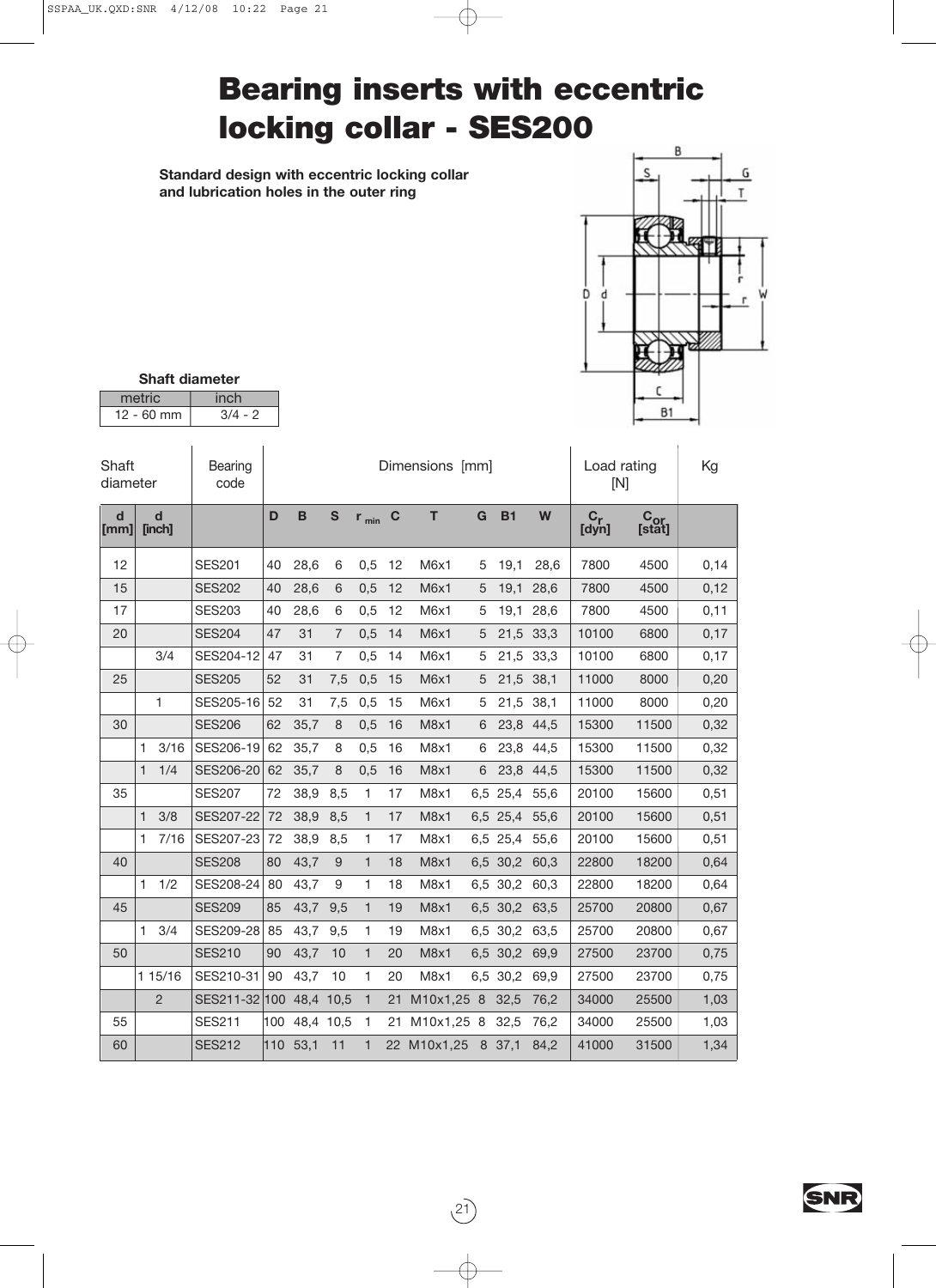



## **SNR ball bearing unit range**

### **SNR - Ball bearing units with cast iron or stamped steel housings**



The "SNR Ball Bearings Units" catalogue contains the SNR standard range for ball bearings with housings made of cast iron and stamped steel. For many models there are various configurations available for the related shaft diameter. This variety of SNR ball bearings units provides the user with a suitable solution for almost every application.

The grey cast iron and stamped steel housings can be combined with numerous bearing inserts to obtain, the optimal type of fastening of the bearing insert to the shaft (adapter sleeve, eccentric locking collar, sets-crew or floating bearing). The designer can thus find the best solution in the SNR standard range for ball bearing units.

To enhance shaft and bearing protection from contamination in harsh environments, it is possible to equip many SNR ball bearing units with protective caps made of stainless steel. These are available closed or open-ended with a double-lip seal.

### **SNR - Corrosion-resistant ball bearing units with thermoplastic housings**



The ball bearing unit range in this catalogue incorporates housings made of thermoplastic PBT and bearing inserts of stainless steel or chrome-steel.

The units can be equipped with protective end caps made of SR 50 (polypropylene), open with double-lip seal for through shafts or closed for shaft ends.

The bearing units are used, among other areas, in the food and pharmaceutical industries with their high demands on hygiene and corrosion resistance of the materials used. For this reason all ball bearing units are lubricated with grease in accordance with the USDA H1 standard. Currently this standard places the most stringent requirements on the hygiene and purity of the materials used in the lubricant.

22